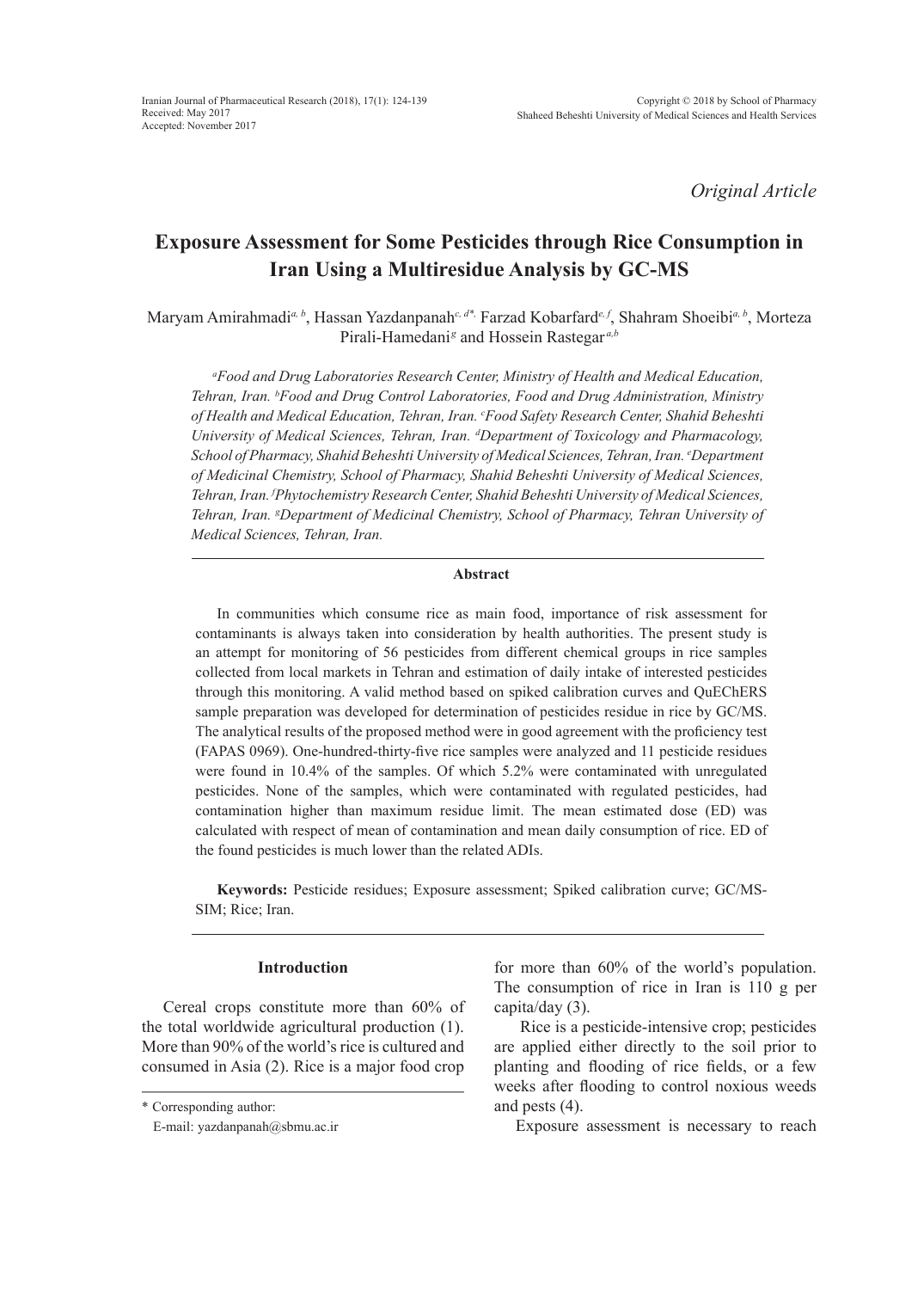correct Maximum Residue Levels (MRLs) for consumer health assurance. Intake of pesticides residue in food is obtained by multiplying the residue level in the food by the amount of that food consumed. The total dietary intake of the pesticide residue is then calculated by summing the intakes of all foods containing the residue. The estimated dietary intake resulting from application of a pesticide and other sources should be less than its established Acceptable daily intake (ADI) (5). Risk assessment for pesticides residue in traditional way is based on applying of individual pesticides. However, human beings are exposed daily to multiple pesticides and the risk of their exposure which acts in a similar way can be characterized by cumulative risk assessment (6).

The increasing public concern about pesticide contamination of food and the environment in recent years has increased the demand for broader and stricter pesticide monitoring. Therefore, it is necessary to develop rapid, reliable, and effective analytical methods for the simultaneous determination of the residues of pesticides in order to obtain accurate information about the types and quantity of the pesticides used (7). Importance of pesticides residue monitoring in rice could be proved by focusing of a few recently published articles (8-12).

In this study we investigate the levels of 56 pesticides residue in rice with a rapid multiresidue method of analysis based on a QuEChERS extraction procedure using spiked calibration. The selected pesticides included GC-amenable pesticides, those for which MRL is issued by Iranian National Standards Organization (INSO) (13) and Codex alimentarius commission and the most frequently reported pesticides in rice by FDA during 1996-2006 survey (14).

The developed method was used for simultaneous determination of the selected pesticides in 135 domestic and imported rice samples collected from Tehran retail market. Three major components of the process of dietary pesticide risk assessment are estimation of pesticide residue levels, estimation of food consumption patterns, and characterization of risk based on a comparison of exposure estimates with toxicological criteria. Dietary pesticide risk assessment and estimation of pesticides daily

intake have been the focus of a few recently published articles (15-20).

Estimated daily intake (EDI) is a parameter of calculating the amount of contact with pesticides in each day. There are four main approaches for collecting food consumption data which are Household-based methods, Populationbased methods, Individual-based methods, and combined methods. This Estimated Dose (ED) of detected pesticides in adults was determined using residue concentration data obtained from survey, combined with the consumption of rice for adult (60 kg body weight) in Iran (21). To evaluate the health risk of estimated dietary pesticide exposure, it was compared with ADIs set by JMPR (22). Exceeding the ADI may indicate potential harm and require further evaluation.

#### **Experimental**

#### *Chemicals*

All pesticides standards were purchased from Dr. Ehrenstorfer Co. (Augsburg, Germany). All organic solvents, intended for extraction, were at least LC grade and purchased from Merck (Darmstadt, Germany). Bulk quantities of NaCl were obtained from Merck (Darmstadt, Germany). Anhydrous MgSO<sub>4</sub> was obtained from SIGMA-Aldrich CO. (Japan). The  $MgSO<sub>4</sub>$ was baked for 5 h at 500 ºC in a furnace to remove phthalates and residual water. Primary secondary amine (PSA) was purchased from Supelco (Bellefonte, USA).

#### *GC–SQ/MS*

An Agilent Technologies 6890N Network GC System chromatograph (Wilmington, USA) with a SQ detector and equipped with an Agilent 7683B autosampler (Agilent technologies, USA) was used. A HP-5 capillary column  $(30 \text{ m} \times 0.25)$ mm I.D., 1 μm film thickness) was used for separation.

#### *Calibration standards*

Individual stock standard solutions (1 mg/ mL) were prepared in ethyl acetate and stored in the dark at −20 °C. They were kept for 1 h at ambient temperature prior to their use. A mixed stock standard solution of pesticides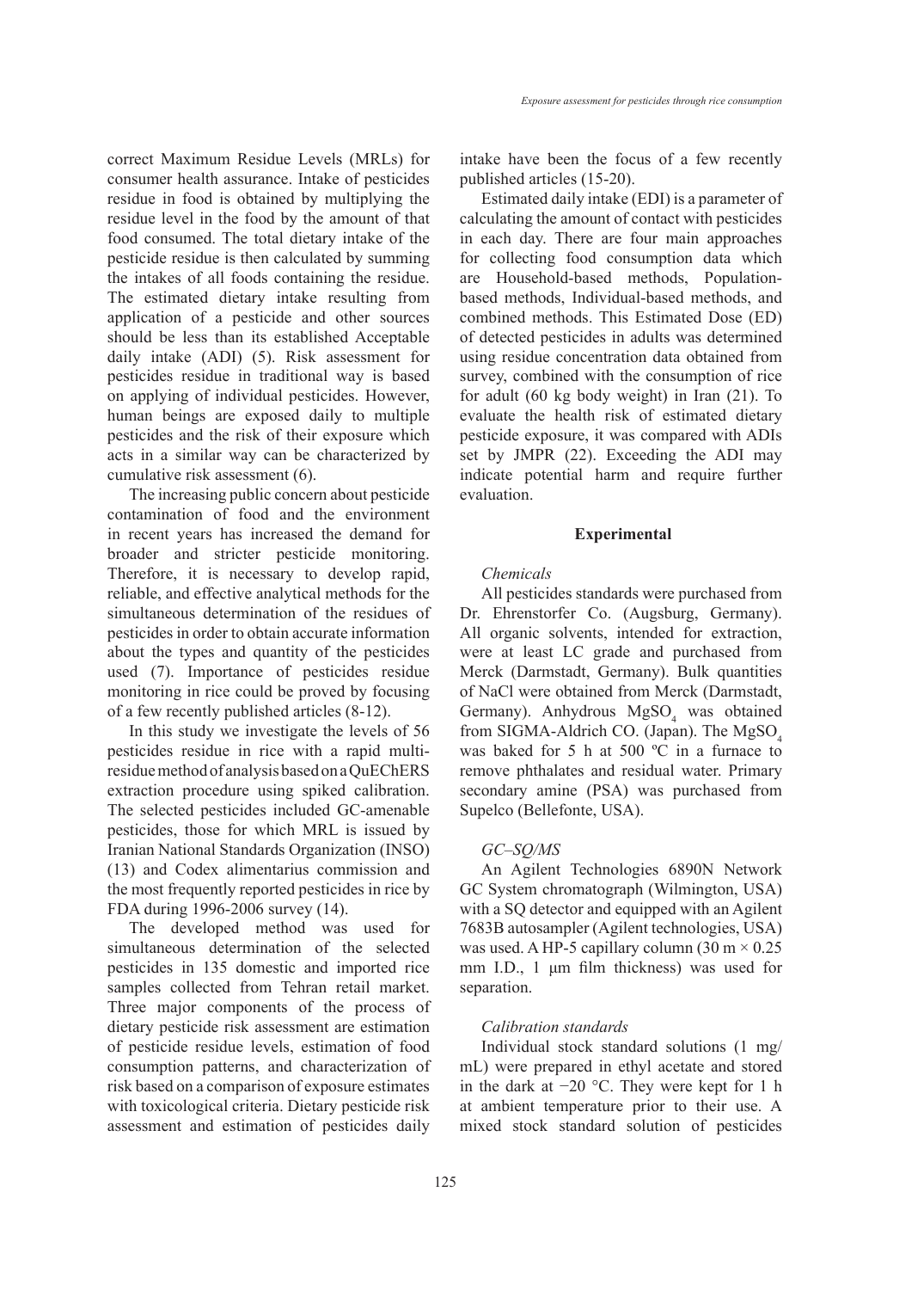was prepared in ethyl acetate at 15 μg/mL with respect to each pesticide. Spiked calibration curves at 7 levels of 10, 25, 50, 100, 250, 500 and/or 1000 ng/g triplicate were prepared by addition of 10 μL, 25 μL, 50 μL, 100 μL, 250 μL, 500 μL, and/or 1000 μL of mixed standard stock solution, respectively, to 15 g portions of blank rice samples in each case.

A stock solution of triphenylmethane (TPM) in ethyl acetate at concentration of 1 mg/mL was used as internal standard and an aliquot of 10 μL of TPM solution in ethyl acetate was added to the spiked rice sample. The samples so obtained were treated as described in sample preparation section.

#### *Sample preparation*

A domestic sample purchased from under controlled filed and analyzed 5 times for ensuring blank samples. An aliquot of 10 μL of internal standard solution (1000 mg/L) was added to 15 g of milled (Romer mill, USA) blank rice sample in a 50 mL falcon tube and after being left for 1 h at ambient temperature in dark, 15 mL acetonitrile was added. The mixture was mixed at high speed with vortex mixer for 1 min. One gram of NaCl and 2 grams of activated anhydrous  $MgSO<sub>4</sub>$  was added to the mixture, and mixing was continued for an additional 60 sec. The mixture was centrifuged for 5 min at 4000 rpm at -5 °C. The supernatant was transferred to a 15 mL falcon tube containing 1 g  $MgSO<sub>4</sub>$ and 300 mg PSA. After shaking for 1 min and centrifugation for 5 min at 4000 rpm at -5  $^{\circ}C$ , 4 mL of supernatant was transferred to a 5 mL vial and evaporated to ca. 0.3 mL under a gentle stream of nitrogen gas. The residue was reconstituted by toluene to obtain 1 mL solution, and after shaking for 3 min, 2 μL of the solution was injected into gas chromatograph.

#### *Recovery studies*

For recovery determination, spiked blank rice samples at concentration levels of 10, 25, 50, 100, 250, 500, and 1000 ng/g were prepared in triplicates and they were kept for 1 h at ambient temperature prior to their use and then treated according to the procedure described in sample preparation section. The recoveries were calculated using the calibration curves

constructed using spiked samples.

#### *GC-SQ–MS analysis*

The GC-SQ-MS was employed with helium as the carrier gas at a constant flow of 1 mL/ min. The oven temperature started at 75 °C and remained at this temperature for 3 min increasing to 120 °C at 25 °C/min ramp rate and then increased to 300  $\degree$ C at 5  $\degree$ C/min ramp, holding at 300 °C for 11 min. Injection port was adjusted at 250 °C and splitless mode was used.

After acquisition of the total ion chromatogram for the mixed stock standard solutions in scan mode, peaks were identified by their retention time and mass spectra. The identification was confirmed by comparing the relative abundances for three-four ions (one quantifier and two-three qualifiers) of the experimental standards to known relative abundances of the Pest Library reference spectra. The most abundant ion that showed no evidence of chromatographic interference and had the highest signal-to-noise ratio was selected for quantification purposes.

#### *Quantitation*

The concentrations of pesticides were determined by interpolation of the relative peak areas for each pesticide to internal standard peak area in the sample on the spiked calibration curve.

# *Validation with a proficiency test (FAPAS) of a rice sample*

We participated in the proficiency test organized by the Food Analysis Performance Assessment Scheme of the Central Science Laboratory York (UK) in March 2011. (FAPAS 0969) (23). Each participant received a rice test material to be analyzed for pesticide. The result reported by our laboratory for pesticides in dispatched test material with Z-score (-0.1 and zero for Malathion and pirimiphos- methyl respectively) successfully met requirements of the organization. The result supported accuracy of the improved method for quantification of pesticides.

#### *Application to real samples*

One-hundred-thirty-five rice samples were collected from local markets in Tehran.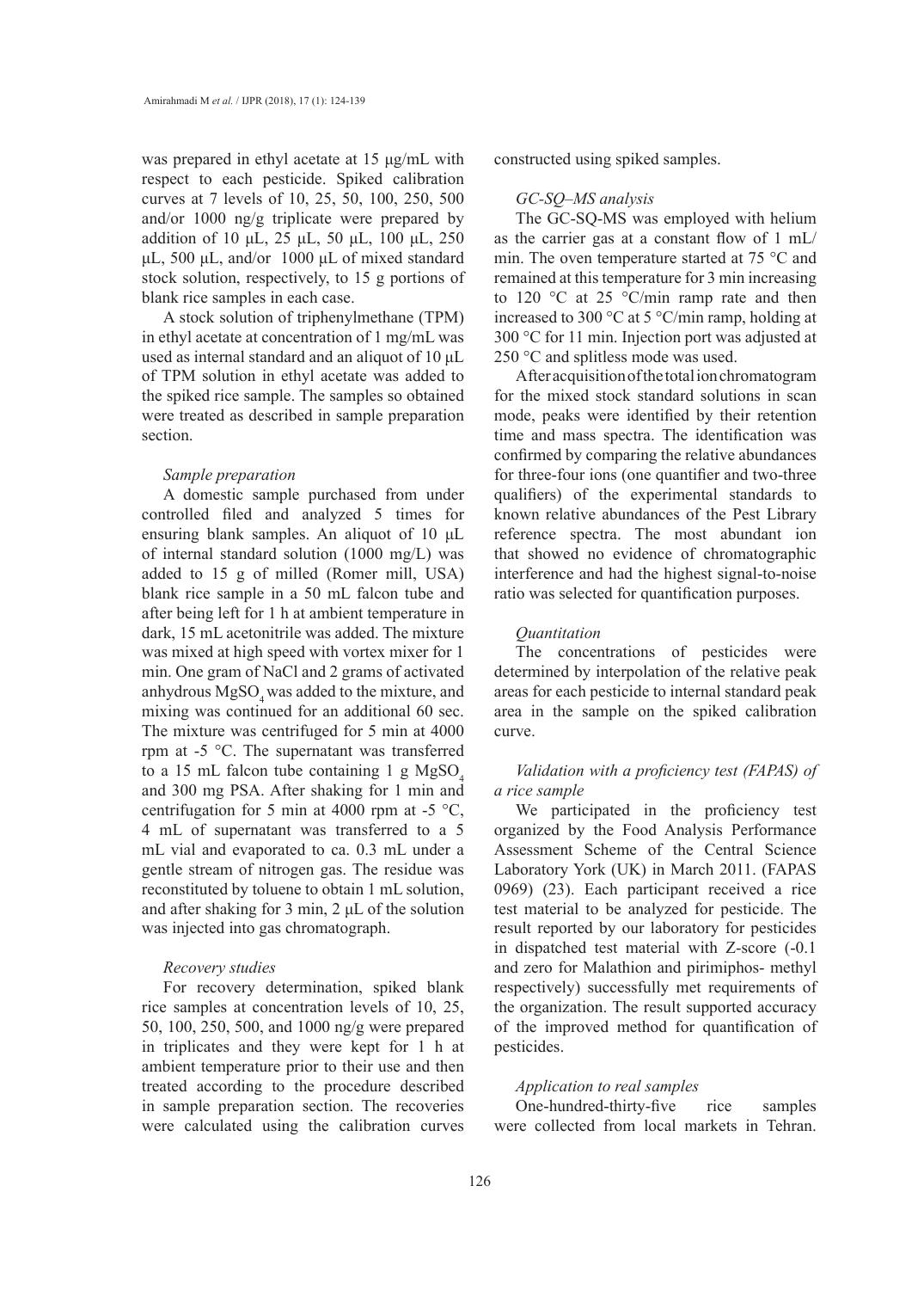Sample size was 1 kg and during one year in each month 11-13 samples were collected from retail markets and stored in -27 °C until analysis. In order to avoid any possible thermal decomposition of pesticide residues, 200 g rice sample was mixed with 100 g dry ice and milled with Romer mill (Stylemaster Drive, USA). A 15 g portion of the sample was subjected to the process of sample preparation described in sample preparation section.

#### *Estimated Dose (ED)*

The Estimated Daily Intake (EDI) as an effective item in risk assessment studies represents the total exposure from all known or suspected exposure pathways for an average person. For pesticides, Estimated Dose (ED) is related to exposure for each type food depends on the pesticide content in food and the amount of food consumed. In this study estimated dose (EDs) of the detected pesticides in adults was determined using the mean of residue concentration, combined with the amount of daily consumption of rice in Iran. ED is calculated according to the following formula  $(24);$ 

$$
ED = \frac{C \times CR}{BW}
$$

Where,

ED = Estimated Dose is generally the number of milligrams of the contaminant that enter the body for each kilogram of body weight (mg/kg/ day).

 $C = Mean$  Concentration of the interested pesticide.

CR = Contact Rate, typical units for food eaten are grams per day (g/day).

BW = Body Weight: The average body weight of an individual in kilograms (kg).

## **Results**

# *Gas chromatographic determination*

Analysis was performed in the SIM mode based on the use of one target and two-three qualifier ions. Pesticides were identified according to their retention times and target and qualifier ions. The quantitation was based on the peak area ratio of the targets to that of internal standard. Table 1 summarizes studied pesticides with their target and qualifier ions used in SIM mode in this study.

Calibration curves were constructed for each compound using blank rice sample spiked at six or seven different concentration levels in triplicate. For identification of pesticides, the retention time, and three-four ions (one for quantitation and two-three for identification) were used. A GC–SQ–MS chromatogram of 56 pesticides and internal standard (TPM) analyzed in spiked rice is shown in Figure 1.

#### *Method validation*

*Linearity of the calibration curves*

The fifty-six pesticides showed linearity in SIM mode. Linear spiked calibration curves for all the interest pesticides in two range, 10- 500 ng/g and 10-1000 ng/g were obtained with correlation factors >0.997. The Calibration data (Equation and regression coefficient) of 56 pesticides in spiked rice calibration curves is showed in Table 2.

*Limits of detection and limits of quantification*

Limits of detection (LODs) and limits of quantification (LOQs) of the proposed method were measured in spiked samples and calculated by considering a value 3 and 10 times that of background noise, respectively. The LODs and LOQs for all the pesticides were  $\leq 10$  ng/g and ≤25 ng/g, respectively, except for deltamethrin  $(LOD = 30 \text{ ng/g}$  and  $LOQ = 90 \text{ ng/g}$ ). Table 3 shows limit of quantification (ng/g) for studied pesticides.

#### *Recovery*

Table 4 presents the recovery and repeatability for seven concentration levels of pesticides. The recovery of pesticides at 7 concentration levels triplicates was in the range of 96.5-104.6%. In terms of repeatability, majority of the pesticides gave  $RSD < 20\%$  with  $n = 21$  at each spiking level. The recoveries and repeatabilities are in accordance with the criteria set by SANCO Guideline (25).

#### *Matrix effect*

The matrix can affect the chromatographic response to the analyte. The effects depend on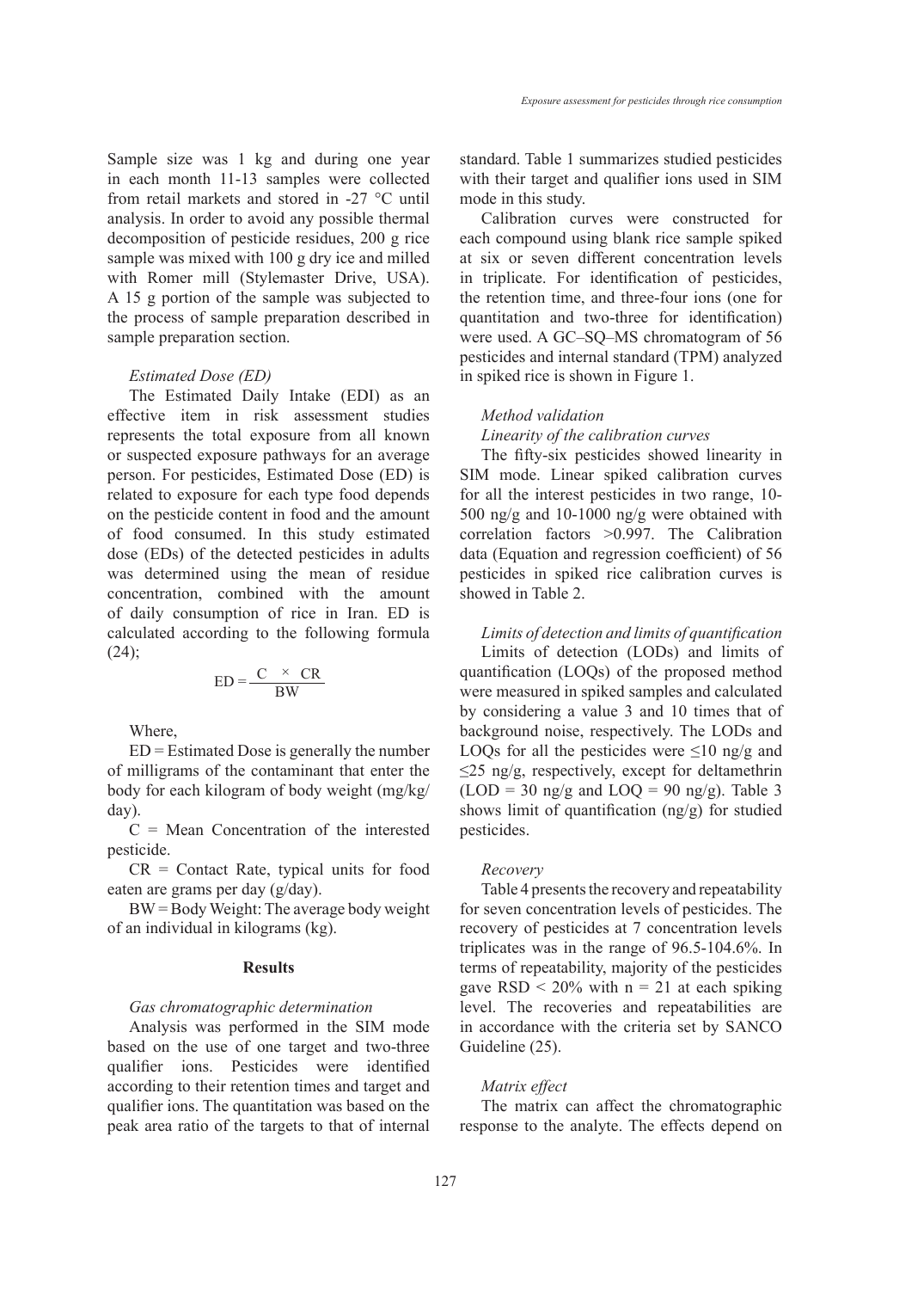| No.            | Compound                | <b>Diagnostic ions</b>     | <b>Quantification</b> ion | <b>Retention time (min)</b> |
|----------------|-------------------------|----------------------------|---------------------------|-----------------------------|
| 1              | Propoxure 1             | 152.1, 110.1, 209          | 110.1                     | 10.907                      |
| $\overline{c}$ | Dichlorvous             | 220, 109, 185, 145         | 109.0                     | 12.468                      |
| 3              | Captan                  | 151, 79.1, 267, 149, 107   | 151.0                     | 18.097                      |
| 4              | Carbaryl                | 144, 115.1, 125.9, 116.1   | 144.0                     | 18.834                      |
| 5              | Propoxure 2             | 152.1, 110.1, 209          | 110.1                     | 21.128                      |
| 6              | Diphenyl amine          | 169, 168.1, 167.1          | 169.0                     | 21.512                      |
| 7              | Alpha HCH               | 218.9, 182.9, 216.9, 180.9 | 180.9                     | 23.511                      |
| 8              | Dimethoate              | 143, 125, 93               | 125.0                     | 23.911                      |
| 9              | Gamma HCH               | 218.8, 182.9, 109          | 218.8                     | 24.609                      |
| 10             | Beta HCH                | 218.9, 182.9, 109          | 218.9                     | 24.898                      |
| 11             | Diazinon                | 304, 276, 179              | 304.0                     | 25.245                      |
| 12             | Etrimfos                | 292.1, 277, 181.1          | 292.1                     | 25.910                      |
| 13             | Chlortalonil            | 266, 264, 228.9, 267.9     | 266.0                     | 26.055                      |
| 14             | Pirimicarb              | 238.2, 166.1, 138          | 166.1                     | 26.373                      |
| 15             | Chlorpyrifos methyl     | 286, 125, 323, 168, 288    | 286.0                     | 27.398                      |
| 16             | Metalaxyl               | 206.2, 160.1, 132.1        | 206.2                     | 27.773                      |
| 17             | Heptachlor              | 336.9, 271.8, 236.9, 100   | 336.9                     | 27.898                      |
| 18             | Alderin                 | 263, 262.9, 264.9          | 262.9                     | 27.961                      |
| 19             | Fentirothion            | 277, 260, 214, 276.1       | 277.0                     | 28.461                      |
| 20             | Pirimiphos methyl       | 305, 290, 276, 180         | 305.0                     | 28.461                      |
| 21             | Malathion               | 285, 173, 158              | 173.0                     | 28.711                      |
| 22             | Fenthion                | 278, 262.9, 169, 153       | 278.0                     | 29.212                      |
| 23             | Chlorpyrifos            | 314, 257.8, 197, 199       | 314.0                     | 29.337                      |
| 24             | Triphenyl methan        | 244, 165                   | 244                       | 29.775                      |
| 25             | Bioalthrin              | 123.1, 107.1, 91.1         | 123.1                     | 30.766                      |
| 26             | Fipronil                | 420, 367, 351, 255         | 367.0                     | 30.858                      |
| 27             | Heptachlor-exo-epoxide  | 352.8, 262.9, 236.8, 238.8 | 352.8                     | 30.950                      |
| 28             | Tridimenol 1            | 168.1, 128, 112            | 168.1                     | 31.072                      |
| 29             | Heptachlor-endo-epoxide | 252.9, 236.9, 238.9, 234.8 | 252.9                     | 31.103                      |
| 30             | Tridimenol 2            | 168.1, 128, 112            | 168.1                     | 31.348                      |
| 31             | Fenamiphos              | 303.2, 288, 260.1, 154     | 303.2                     | 32.372                      |
| 32             | Alpha-Endosulfan        | 236.9, 264.9, 338.9        | 236.9                     | 32.420                      |
| 33             | Hexaconazol             | 257.9, 233, 214, 175       | 214.0                     | 32.693                      |
| 34             | Oxadiazon               | 344.1, 302, 258, 174.9     | 258.0                     | 32.994                      |
| 35             | 4,4 DDE                 | 317.9, 246, 176            | 246.0                     | 33.049                      |
| 36             | Dieldrin                | 279, 262.9, 236.9          | 262.9                     | 33.410                      |
| 37             | Iprodione               | 244.1, 187, 246.1, 189     | 187.0                     | 34.467                      |
| 38             | Beta-Endosulfan         | 339.1, 264.9, 236.9        | 236.9                     | 34.627                      |
| 39             | Ethion                  | 384.1, 231, 175            | 231.0                     | 34.737                      |
| 40             | 2,4 DDT                 | 235, 199, 165.1            | 235.0                     | 34.865                      |
| 41             | Propiconazole 1         | 259, 190.9, 172.9, 175     | 259.0                     | 35.840                      |
| 42             | Edifenphos              | 200.9, 310, 173            | 310.0                     | 35.908                      |
| 43             | Propiconazole 2         | 259, 190.9, 172.9, 175     | 259.0                     | 36.094                      |
| 44             | 4,4 DDT                 | 235, 199.1, 176.1, 237     | 235.0                     | 36.099                      |
| 45             | Propargite              | 350.2, 335.2, 201.1        | 350.2                     | 36.560                      |
| 46             | Teboconazole            | 249.9, 125, 296.8, 252.2   | 249.9                     | 36.589                      |

**Table 1.** The retention time, diagnostic ions and selected quantification ion for the target pesticides and internal standard.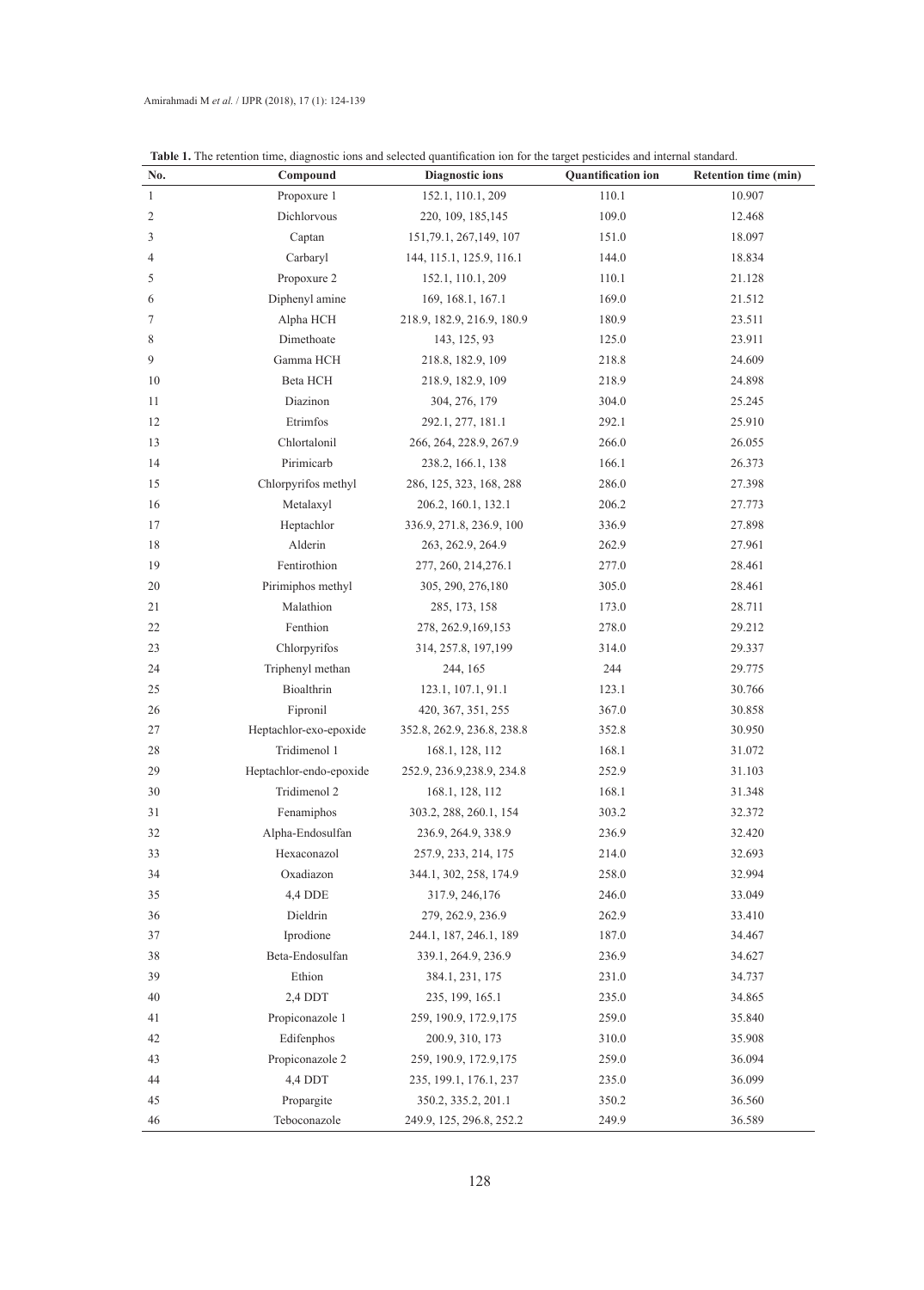| No. | Compound           | <b>Diagnostic ions</b>     | <b>Quantification ion</b> | Retention time (min) |
|-----|--------------------|----------------------------|---------------------------|----------------------|
| 47  | Piperonyl botuxide | 193, 176.1, 149.1, 177.1   | 176.1                     | 36.624               |
| 48  | Bromopropylate     | 340.9, 184.9, 342.9, 182.9 | 340.9                     | 37.926               |
| 49  | Fenpropathrin      | 265.1, 208, 181.1, 206.1   | 181.1                     | 38.045               |
| 50  | Tetradifon         | 355.9, 228.9, 159, 226.9   | 355.9                     | 38.997               |
| 51  | Phosalone          | 367, 182, 154, 183.9       | 182.0                     | 39.301               |
| 52  | Lambda cyhalothrin | 208, 181.1, 227.2, 199.3   | 197.0                     | 39.302               |
| 53  | Permethrin 1       | 183.1, 127, 163.1, 153     | 183.1                     | 41.329               |
| 54  | Permethrin 2       | 183.1, 127, 163.1, 153     | 183.1                     | 41.585               |
| 55  | Fenvalerate 1      | 419.2, 225.1, 167          | 225.1                     | 46.261               |
| 56  | Fenvalerate 2      | 419.2, 225.1, 167          | 225.1                     | 46.919               |
| 57  | Deltamethrin       | 281, 252.9, 255, 522       | 252.9                     | 49.397               |

the nature of both matrices and the analyte. The effect is measured as an area ratio of signal in the matrix-matched standard to that in standard solution. The matrix effects were determined for the 56 pesticides at 200 ng/g concentration level. As presented in Table 5, the mean value of the matrix effect was  $89.72 \pm 17.7\%$  and ranged from 51.65% to 141.5%. In this study, spike calibration curves were established for overcoming the matrix effects.

**Table 1.** Continued.

## *Pesticide residues in real samples*

One-hundred-thirty-five samples were milled

and analyzed according to the method described above. Fourteen (10.4%) of the 135 samples showed contamination with carbaryl, diazinon, deltamethrin, pirimiphos-methyl, piperonyl botuxide, permethrin and/or malathion (Table 6). The concentrations of diazinon, chlorpryfos, permethrin, malathion, and pirimiphos-methyl were below and for deltamethrin was above the MRLs of these pesticides in rice in Iran. No MRL is issued for the other detected pesticides in rice in Iran.

Figure 2 shows (a) the overlaid chromatogram of a spiked rice sample at 100 ppb levels and (b)



Figure 1. A representative chromatogram obtained for the 56 pesticides in a rice sample spiked at 500 ng/g and internal standard  $(Triphenyl methane, Rt = 29.77 min).$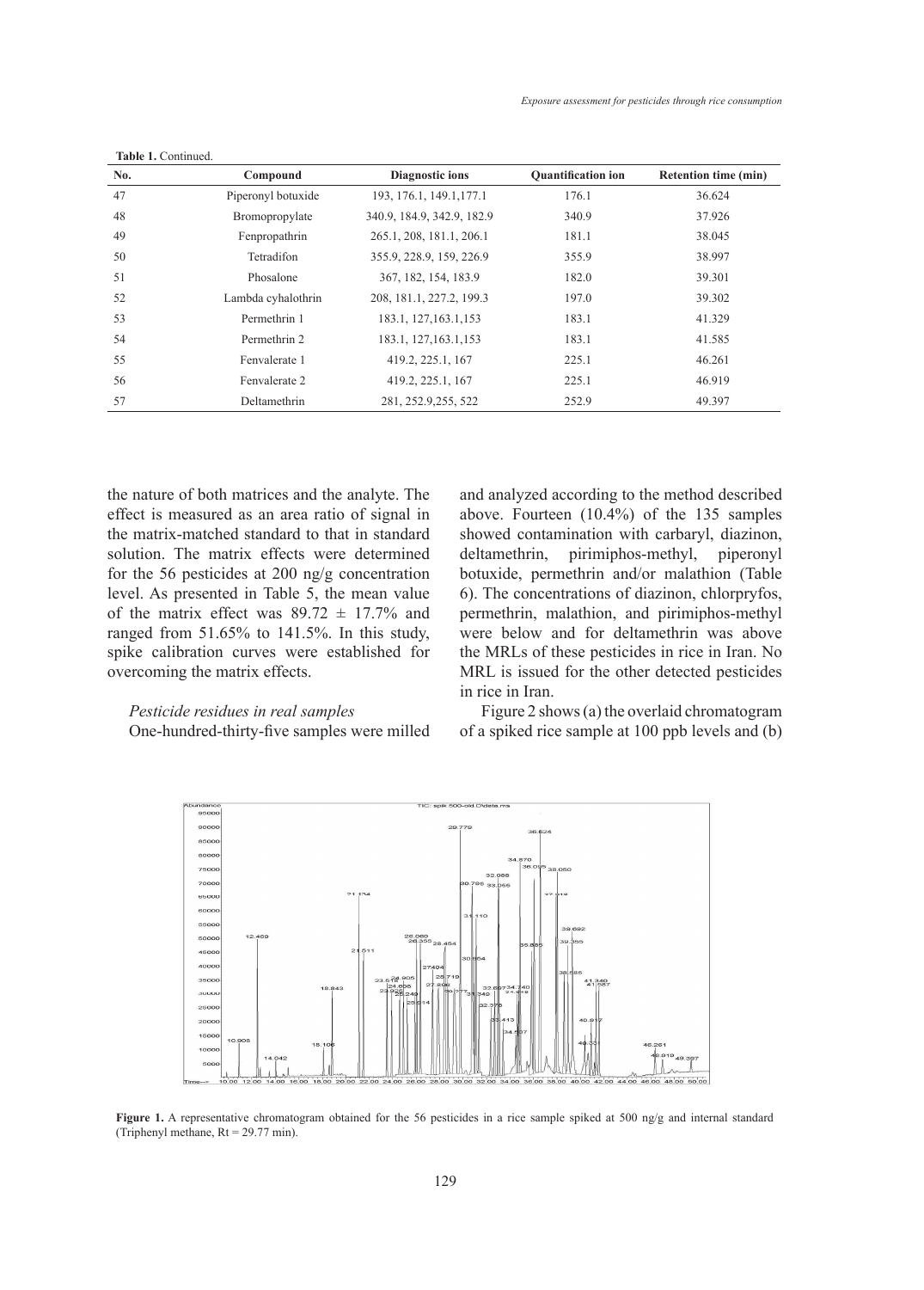| Table 2. Calibration data (equation and regression coefficient at two ranges) of 56 pesticides in spiked calibration curves. |  |  |  |
|------------------------------------------------------------------------------------------------------------------------------|--|--|--|
|------------------------------------------------------------------------------------------------------------------------------|--|--|--|

| Compound            | <b>Equation</b>           | <b>Regression Coefficient</b> |
|---------------------|---------------------------|-------------------------------|
|                     | $*_y$ = 0.9785x + 0.0021  | 0.998                         |
| Propoxur 1,2        | ** $y = 0.9743x + 0.0049$ | 0.998                         |
| Dichlorvos          | $y = 0.5155x - 0.0017$    | 0.999                         |
|                     | $y = 0.5548x - 0.0045$    | 0.999                         |
|                     | $y = 0.0418x - 00005$     | 0.999                         |
| Captan              | $y = 0.0421x - 00009$     | 0.999                         |
|                     | $y = 0.1617x - 00003$     | 0.999                         |
| Carbaryl            | $y = 0.1674x - 0.0007$    | 0.999                         |
|                     | $y = 0.4282x + 0.0016$    | 0.998                         |
| Diphenyl amine      | $y = 0.4404x + 0.0001$    | 0.999                         |
|                     | $y = 0.1216x + 0.0007$    | 0.999                         |
| Beta HCH            | $y = 0.1297x - 0.0002$    | 0.999                         |
|                     | $y = 0.2244x - 0.0012$    | 0.999                         |
| Dimethoate          | $y = 0.2017x + 0.0015$    | 0.997                         |
| Gamma HCH           | $y = 0.1206x + 0.0014$    | 0.999                         |
|                     | $y = 0.133x - 00008$      | 0.998                         |
| Alpha HCH           | $y = 0.1356x + 0.0006$    | 0.999                         |
|                     | $y = 0.1485x - 0.001$     | 0.998                         |
|                     | $y = 0.0995x + 0.0002$    | 0.999                         |
| Diazinon            | $y = 0.1032x - 0.0003$    | 0.999                         |
| Etrimfos            | $y = 0.1502x + 0.0002$    | 0.999                         |
|                     | $y = 0.1598x - 0.001$     | 0.999                         |
| Chlortalonil        | $y = 0.2652x - 0.002$     | 0.998                         |
|                     | $y = 0.2754x - 0.0032$    | 0.999                         |
| Pirimicarb          | $y = 0.6021x + 0.0006$    | 0.999                         |
|                     | $y = 0.6404x - 0.004$     | 0.999                         |
| Chlorpyrifos-methyl | $y = 0.3077x - 0.0004$    | 0.999                         |
|                     | $y = 0.3172x - 0.0015$    | 0.999                         |
| Metalaxyl           | $y = 0.2734x + 0.0022$    | 0.999                         |
|                     | $y = 0.2892x + 0.0003$    | 0.999                         |
| Heptachlor          | $y = 0.1403x - 0.0001$    | 0.999                         |
| Alderin             | $y = 0.0142x + 0.0019$    | 0.998                         |
|                     | $y = 0.0174x + 0.0016$    | 0.998                         |
| Fenitrothion        | $y = 0.2311x - 0.0007$    | 0.999                         |
| Pirimiphos-methyl   | $y = 0.155x + 0.00004$    | 0.999                         |
|                     | $y = 0.1656x - 0.0012$    | 0.999                         |
| Malathion           | $y = 0.1895x + 0.0009$    | 0.999                         |
|                     | $y = 0.186x + 0.0009$     | 0.999                         |
| Fenthion            | $y = 0.3424x - 0.001$     | 0.999                         |
|                     | $y = 0.3451x - 0.0013$    | 0.999                         |
| Chlorpyrifos        | $y = 0.1192x + 0.0004$    | 0.999                         |
|                     | $y = 0.1298x - 0.0009$    | 0.999                         |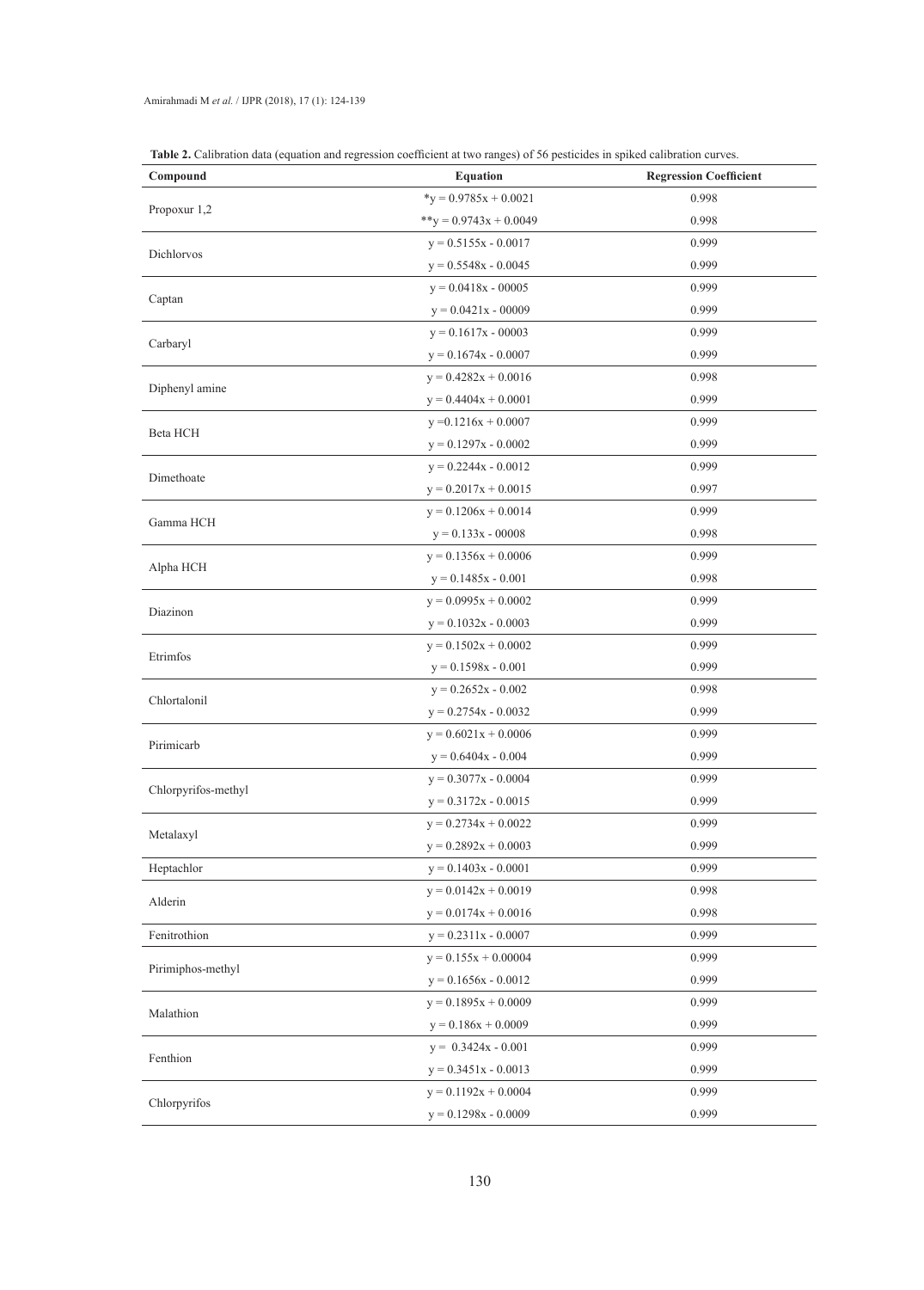| Compound                | <b>Equation</b>         | <b>Regression Coefficient</b> |
|-------------------------|-------------------------|-------------------------------|
|                         | $y = 1.16x - 0.0023$    | 0.999                         |
| Bioalthrin              | $y = 1.2203x - 0.0069$  | 0.999                         |
| Fipronil                | $y = 0.2816x + 0.0004$  | 0.999                         |
|                         | $y = 0.1422x + 0.0002$  | 0.999                         |
| Heptachlor-exo-epoxide  | $y = 0.1493x - 0.0007$  | 0.999                         |
| Triadimenol 1,2         | $y = 0.2432x + 0.0009$  | 0.997                         |
|                         | $y = 0.288x - 0.0008$   | 0.999                         |
| Heptachlor-endo-epoxide | $y = 0.3009x - 0.0024$  | 0.999                         |
|                         | $y = 0.2161x - 0.0006$  | 0.999                         |
| Fenamiphos              | $y = 0.237x - 0.0028$   | 0.999                         |
| Alpha-Endosulfan        | $y = 0.0664x - 00008$   | 0.999                         |
| Hexaconazol             | $y = 0.1717x - 0.0004$  | 0.999                         |
|                         | $y = 0.3511x - 0.0019$  | 0.999                         |
| Oxadiazon               | $y = 0.3579x - 0.0027$  | 0.999                         |
|                         | $y = 0.7672x - 0.0015$  | 0.999                         |
| 4,4 DDE                 | $y = 0.7992x - 0.0054$  | 0.999                         |
|                         | $y = 0.0907x - 0.0004$  | 0.999                         |
| Dieldrin                | $y = 0.0912x - 0.0005$  | 0.999                         |
|                         | $y = 0.0744x - 0.0005$  | 0.999                         |
| Iprodione               | $y = 0.1895x + 0.0009$  | 0.999                         |
| Beta-Endosulfan         | $y = 0.1735x - 0.0002$  | 0.999                         |
|                         | $y = 0.4826x - 0.0011$  | 0.999                         |
| 2,4 DDT                 | $y = 0.5003x - 0.0032$  | 0.999                         |
|                         | $y = 0.3493x - 0.0019$  | 0.999                         |
| Ethion                  | $y = 0.3625x - 0.0035$  | 0.999                         |
|                         | $y = 0.3561x - 0.0015$  | 0.999                         |
| 4,4 DDT                 |                         |                               |
|                         | $y = 0.4205x - 0.009$   | 0.997                         |
| Edifenphos              | $y = 0.1307x - 0.0003$  | 0.999                         |
|                         | $y = 0.1357x - 0.0009$  | 0.999                         |
| Propiconazole1, 2       | $y = 0.2099x + 0.0003$  | 0.999                         |
| Propargite              | $y = 0.0658x - 0.0004$  | 0.999                         |
| Teboconazole            | $y = 0.2269x - 0.0018$  | 0.999                         |
|                         | $y = 0.2264x - 0.0017$  | 0.999                         |
| Piperonyl botuxide      | $y = 0.7256x + 0.0024$  | 0.999                         |
| Bromopropylate          | $y = 0.2108x - 0.0007$  | 0.999                         |
| Fenpropathrin           | $y = 0.2108x - 0.0007$  | 0.999                         |
| Tetradifon              | $y = 0.211x - 00004$    | 0.998                         |
| Phosalone               | $y = 0.342x + 0.0009$   | 0.999                         |
| Lambda cyhalothrin      | $y = 0.4504x - 0.0003$  | 0.999                         |
| Permethrin 1,2          | $y = 0.7962x + 0.0144$  | 0.999                         |
| Fenvalerate 1,2         | $y = 0.0873x + 0.00005$ | 0.999                         |
| Deltamethrin            | $y = 0.0118x + 0.0039$  | 0.999                         |

**Table 2.** Continued.

\*calibration range: 10-500 ng/g.

\*\* calibration range: 10-1000 ng/g.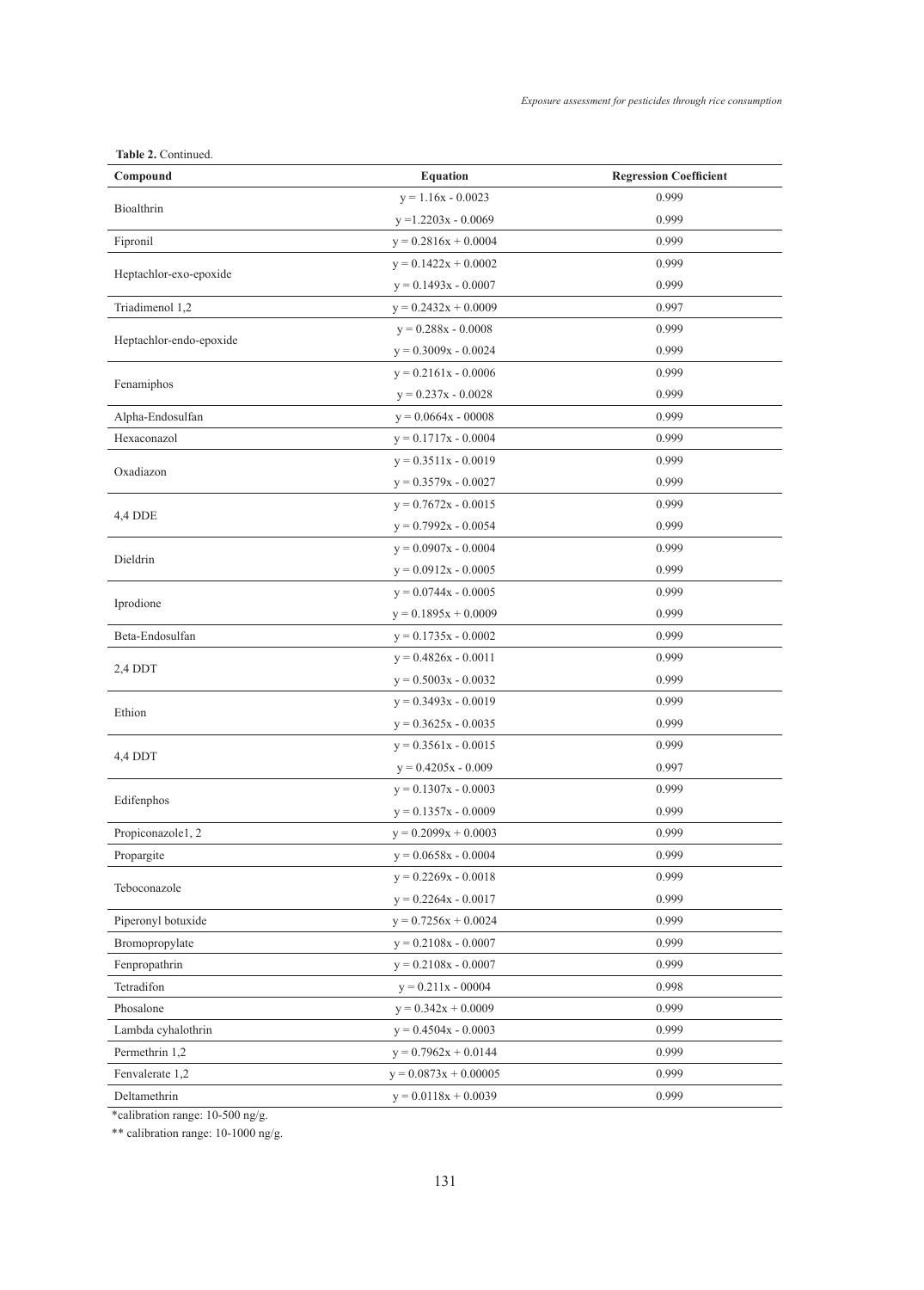| Compound                | LOQ | Compound            | LOQ |
|-------------------------|-----|---------------------|-----|
| Propoxure 1             | 10  | Tridimenol 2        | 20  |
| <b>Dichlorvous</b>      | 5   | Alpha-Endosulfan    | 10  |
| Captan                  | 10  | Hexaconazol         | 5   |
| Carbaryl                | 10  | Oxadiazon           | 25  |
| Propoxure 2             | 5   | 4,4 DDE             | 5   |
| Diphenyl amine          | 5   | Dieldrin            | 10  |
| Beta HCH                | 5   | Iprodione           | 25  |
| Dimethoate              | 8   | Beta-Endosulfan     | 5   |
| Gamma HCH               | 5   | Ethion              | 20  |
| Alpha HCH               | 5   | 2,4 DDT             | 5   |
| Diazinon                | 10  | Propiconazole 1     | 10  |
| Etrimfos                | 10  | Edifenphos          | 10  |
| Chlortalonil            | 10  | Propiconazole 2     | 10  |
| Pirimicarb              | 5   | 4,4 DDT             | 5   |
| Metalaxyl               | 5   | Teboconazole        | 15  |
| Heptachlor              | 10  | Piperonyl botuxide  | 5   |
| Alderin                 | 25  | Bromopropylate      | 10  |
| Fentirothion            | 20  | Fenpropathrin       | 8   |
| Pirimiphos methyl       | 8   | Tetradifon          | 20  |
| Malathion               | 12  | Phosalone           | 10  |
| Fenthion                | 10  | Lambda cyhalothrin1 | 15  |
| Chlorpyrifos            | 10  | Lambda cyhalothrin2 | 10  |
| Bioalthrin              | 10  | Permethrin 1        | 10  |
| Fipronil                | 3   | Permethrin 2        | 10  |
| Heptachlor-exo-epoxide  | 5   | Fenvalerate 1       | 10  |
| Tridimenol 1            | 10  | Fenvalerate 2       | 15  |
| Heptachlor-endo-epoxide | 5   | Deltamethrin        | 90  |
| Fenamiphos              | 10  |                     |     |

| <b>Table 3.</b> Limits of quantification $(ng/g)$ for studied pesticides. |  |
|---------------------------------------------------------------------------|--|
|---------------------------------------------------------------------------|--|

a contaminated rice sample in SIM mode.

#### *Estimated Dose (ED)*

The estimated dose (ED) of the detected pesticides in adults was determined using the mean of residue concentration, combined with the amount of daily consumption of rice in Iran. Table 7 compares the mean estimated dose of detecting pesticides with the acceptable daily intake (ADIs) established by JMPR (2006). As it appears in this table the intakes of eleven detected pesticides found in this study are much lower than the ADIs for them. Seven rice samples (5.2%) were contaminated with unregulated pesticides.

#### **Discussion**

The use of mass spectrometry, with its information-rich content and explicit confirmation, is recommended for monitoring pesticide residues in the entire world (8-11, 26- 28). Matrix-induced response enhancement was first described by Erney *et al.* in GC analysis methods (29). Since an effective elimination of the sources of the matrix induced response enhancement is not likely in practice, the analysts often try to compensate for the effect using alternative calibration methods such as matrix match calibration and standard addition methods. In the present study, we used spiked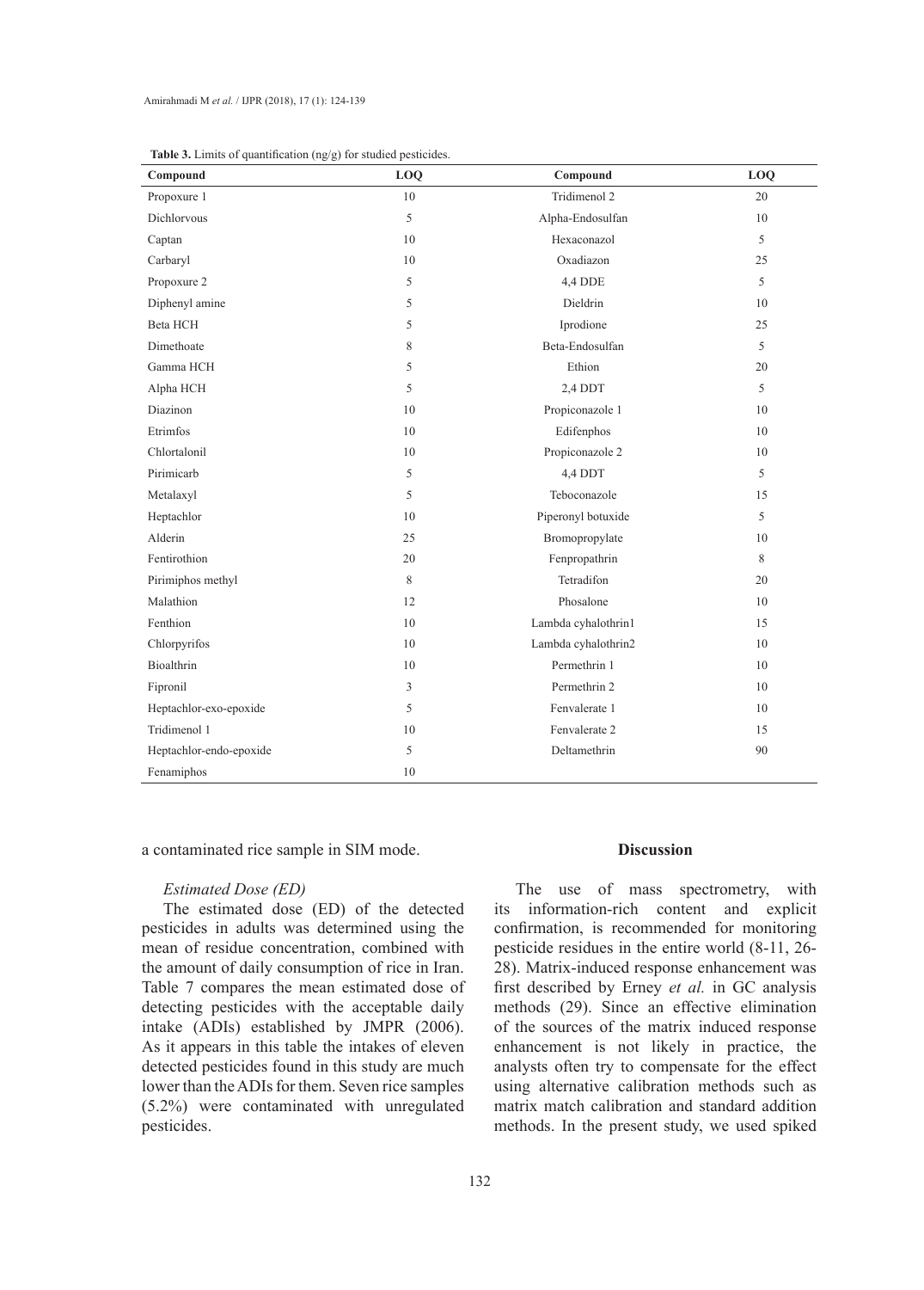| <b>Table 4.</b> Average recoveries (%) and range of relative standard deviations (%) of pesticides obtained by GC-MS analysis of rice samples |  |
|-----------------------------------------------------------------------------------------------------------------------------------------------|--|
| at 7 spiking levels $(n = 3)$ .                                                                                                               |  |

| Average recovery $(\%)(n = 3)$ |             |                                                |             |              |              | <b>Total</b> |                |                                         |                            |
|--------------------------------|-------------|------------------------------------------------|-------------|--------------|--------------|--------------|----------------|-----------------------------------------|----------------------------|
| Compound                       | $10$ (ng/g) | $25 \left( \frac{\text{ng}}{\text{g}} \right)$ | $50$ (ng/g) | $100$ (ng/g) | $250$ (ng/g) | 500 (ng/g)   | 1000<br>(ng/g) | recovery<br>$(\frac{0}{0}) (n =$<br>21) | Range of<br>$\text{RSD}\%$ |
| Propoxure 1, 2                 | 115.5       | 94                                             | 102.7       | 91.7         | 106.8        | 98.6         | 102.1          | 99.3                                    | 3.2-19.7                   |
| Dichlorvous                    | 126.9       | 99.4                                           | 102.8       | 91.9         | 101.1        | 102.8        | 101            | 99.9                                    | $5.3 - 11.7$               |
| Captan                         | 118         | 102.5                                          | 93.3        | 95.4         | 102.2        | 99.7         | 100.1          | 98.9                                    | $3.1 - 15.0$               |
| Carbaryl                       | 108.7       | 95.2                                           | 97.9        | 96.2         | 103.3        | 99.4         | 103.7          | 98.7                                    | $2.9 - 18.7$               |
| Diphenyl amine                 | 100.3       | 111.8                                          | 106         | 104          | 92.9         | 101.5        | 100.5          | 102.8                                   | $4.6 - 23.4$               |
| Alpha HCH                      | 86.5        | 83.4                                           | 93.7        | 103.3        | 104.4        | 98.8         | 101.8          | 97.6                                    | $0.1 - 20.3$               |
| Dimethoate                     | 113.6       | 112.1                                          | 92.6        | 97.4         | 95.8         | 101.2        | 97.6           | 99.4                                    | $0.5 - 21.7$               |
| Gamma HCH                      | 102.4       | 76.1                                           | 95.9        | 101.1        | 105          | 98.7         | 101.99         | 96.5                                    | 1.9-13.7                   |
| Beta HCH                       | 94.2        | 83.8                                           | 94.7        | 104          | 102.8        | 99.2         | 101.2          | 97.6                                    | $4.5 - 20.2$               |
| Diazinon                       | 101.4       | 90.6                                           | 90.2        | 107.5        | 100.4        | 99.7         | 100.7          | 98.7                                    | $2.1 - 15.4$               |
| Etrimfos                       | 99.2        | 89.4                                           | 96.5        | 103.6        | 101          | 99.6         | 101.3          | 98.6                                    | $3.6 - 12.4$               |
| Chlortalonil                   | 119.6       | 105.7                                          | 115.5       | 97.5         | 92.4         | 101.8        | 100.8          | 102.3                                   | $3.7 - 26.3$               |
| Pirimicarb                     | 100.6       | 91.6                                           | 97.9        | 101.8        | 101.1        | 99.7         | 106.9          | 99.8                                    | $2.4 - 18.4$               |
| Chlorpyrifos<br>methyl         | 114.8       | 104.8                                          | 109.8       | 101.2        | 92.6         | 101.6        | 100.6          | 101.8                                   | 2.8-25.9                   |
| Metalaxyl                      | 72.4        | 90.9                                           | 102.4       | 98.6         | 96.7         | 100.8        | 101.2          | 98.5                                    | $3.8 - 15.7$               |
| Heptachlor                     | 108.8       | 88.4                                           | 83.1        | 101.8        | 104.7        | 99.7         | 99.8           | 96.3                                    | $1.9 - 25.2$               |
| Alderin                        | 74.9        | 117.3                                          | 102.8       | 93.2         | 99.2         | 105.6        | 98.7           | 102.8                                   | $4.9 - 22.2$               |
| Fentirothion                   | 121.5       | 93.2                                           | 101.2       | 96.7         | 94.4         | 104.9        | 99.2           | 101.6                                   | $1.1 - 16.0$               |
| Pirimiphos<br>methyl           | 103.9       | 90.5                                           | 91.2        | 102          | 103.3        | 99.2         | 101.4          | 98.8                                    | $2.4 - 15.8$               |
| Malathion                      | 70          | 80.4                                           | 105.6       | 108.4        | 98.7         | 94.8         | 98.7           | 98.7                                    | $4.2 - 27.5$               |
| Fenthion                       | 120.4       | 102.2                                          | 105.9       | 101.4        | 94.9         | 101.1        | 100.2          | 100.9                                   | $1.1 - 19.6$               |
| Chlorpyrifos                   | 101.1       | 83.8                                           | 90.1        | 96.9         | 99.7         | 100.3        | 109.7          | 97.4                                    | $0.6 - 16.2$               |
| Bioalthrin                     | 117.2       | 97.8                                           | 104         | 95.3         | 100.6        | 100.3        | 100.1          | 102.2                                   | $1.6 - 16.9$               |
| Fipronil                       | 104.2       | 94.9                                           | 107.8       | 103.4        | 98.3         | 98.8         | 100.4          | 101.1                                   | $1.5 - 12.8$               |
| Heptachlor-exo-<br>epoxide     | 97.5        | 92.6                                           | 98.5        | 98.1         | 103.4        | 99.3         | 101.1          | 98.6                                    | $0.8 - 11.4$               |
| Tridimenol                     | 119.8       | 112.9                                          | 104.3       | 97.43        | 84.13        | 109.93       | 98.53          | 98.5                                    | $4.5 - 12.4$               |
| Heptachlor-<br>endo-epoxide    | 115         | 98.4                                           | 103.1       | 96.8         | 98.5         | 100.4        | 100.9          | 101.9                                   | $1.3 - 15.0$               |
| Fenamiphos                     | 119.8       | 91.1                                           | 98.3        | 101.3        | 99.9         | 103.1        | 110.3          | $101\,$                                 | $0.8 - 11.8$               |
| Alpha-<br>Endosulfan           | 117.9       | 75.4                                           | 102.6       | 96.8         | 101.5        | 100.7        | 99.7           | 99.2                                    | 5.4-26.4                   |
| Hexaconazol                    | 115.3       | 106.4                                          | 102.5       | 95.5         | 99.5         | 100.2        | 102.2          | 103.1                                   | $2.1 - 22.8$               |
| Oxadiazon                      | 122.7       | 112.1                                          | 100.1       | 97.2         | 97.7         | 100.6        | 100.4          | 104.4                                   | $3.5 - 15.0$               |
| 4,4 DDE                        | 118.2       | 94.8                                           | 100.8       | 100.1        | 98.8         | 100.3        | 100.8          | 101.9                                   | $1.0 - 7.8$                |
| Dieldrin                       | 123.5       | 110.2                                          | 102.9       | 97.3         | 97.8         | 100.1        | 100.1          | 104.6                                   | $0.4 - 12.4$               |
| Iprodione                      | 119.9       | 109.9                                          | 99.1        | 97.4         | 98.5         | 100.4        | 98.5           | 103.4                                   | $1.8 - 9.3$                |
| Beta-<br>Endosulfan            | 107.5       | 102.9                                          | $88\,$      | 108.2        | 91.3         | 104.5        | 99.4           | 100.3                                   | $7.6 - 19.2$               |
| Ethion                         | 122.7       | 106.5                                          | 103.2       | 97.7         | 97.3         | 100.7        | 100.6          | 104.1                                   | $1.2 - 11.3$               |
| 2,4 DDT                        | 116.8       | 97.4                                           | 99.8        | 97.5         | 100.3        | 100          | 100.75         | 101.8                                   | $4.6 - 16.3$               |
| Propiconazole<br>1, 2          | 112.5       | 102.8                                          | 93.5        | 95.2         | 97.2         | 103.6        | 99.3           | 100.6                                   | $0.8 - 11.3$               |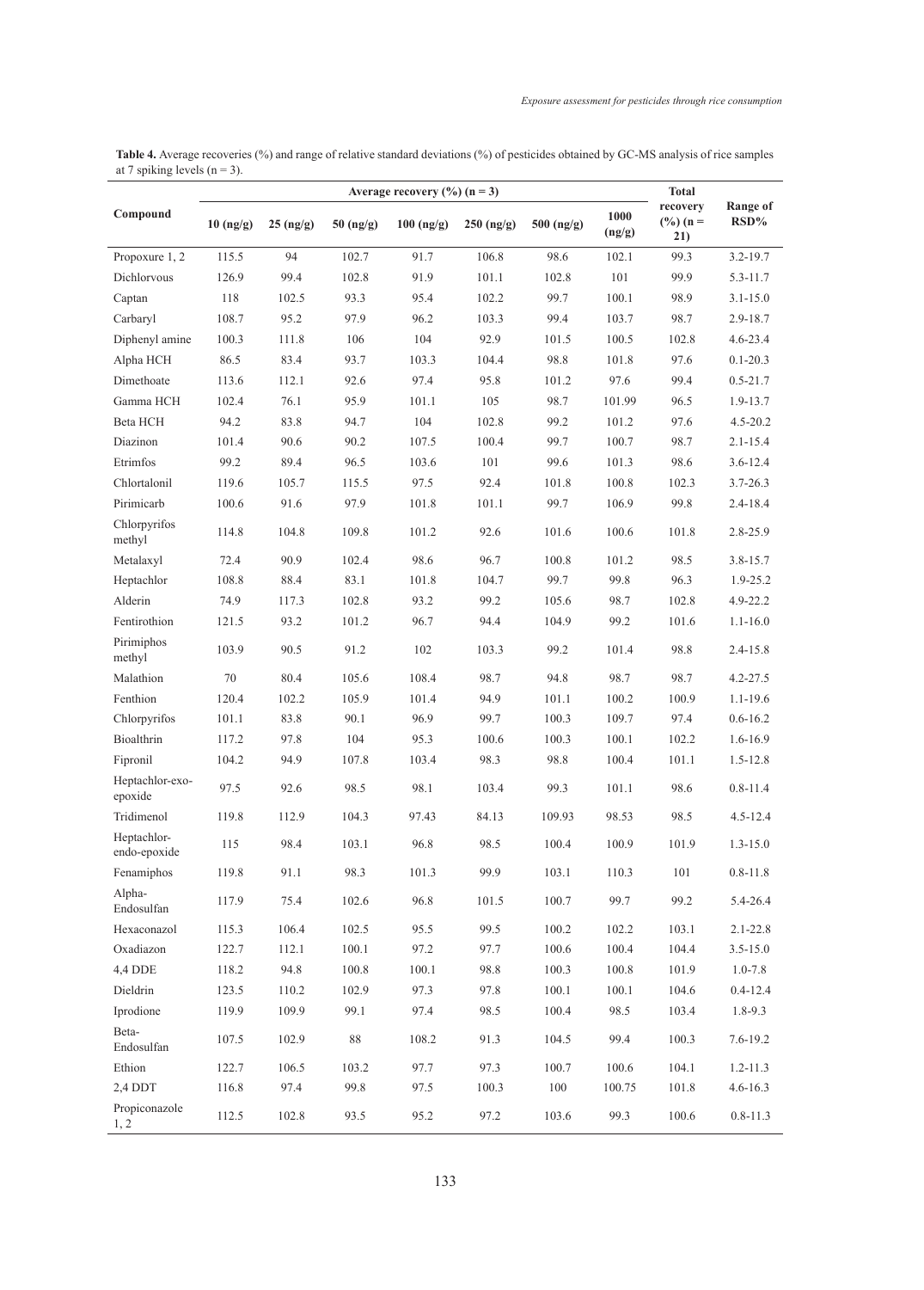| Average recovery $(\%)(n=3)$ |                       |                       |                       |              |                 | <b>Total</b> |                |                                         |                     |
|------------------------------|-----------------------|-----------------------|-----------------------|--------------|-----------------|--------------|----------------|-----------------------------------------|---------------------|
| Compound                     | $10 \, \text{(ng/g)}$ | $25 \, \text{(ng/g)}$ | $50 \, \text{(ng/g)}$ | $100$ (ng/g) | $250 \, (ng/g)$ | 500 (ng/g)   | 1000<br>(ng/g) | recovery<br>$(\frac{9}{6})$ (n =<br>21) | Range of<br>$RSD\%$ |
| Edifenphos                   | 120.7                 | 101.8                 | 103.2                 | 96.9         | 98.8            | 100.4        | 100.8          | 103.2                                   | $2.1 - 11.9$        |
| 4,4 DDT                      | 110.9                 | 85.9                  | 99.6                  | 99.6         | 100             | 89.2         | 103            | 98.3                                    | $1.8 - 13.5$        |
| Propargite                   | 118.9                 | 115.7                 | 98.8                  | 89.5         | 97.7            | 103.4        | 99.4           | 103.4                                   | $0.8 - 8.8$         |
| Teboconazole                 | 120.4                 | 116.1                 | 105.1                 | 91.5         | 98.9            | 100.5        | 99.7           | 104.6                                   | $1.5 - 19.1$        |
| Piperonyl<br>botuxide        | 78.4                  | 97.2                  | 104.3                 | 100.9        | 107.4           | 94.5         | 100.8          | 97.6                                    | $2.0 - 22.8$        |
| Bromopropylate               | 115.3                 | 110.5                 | 103.7                 | 99.8         | 93.7            | 101.7        | 106.2          | 104.4                                   | $2.0 - 14.7$        |
| Fenpropathrin                | 115.8                 | 93.3                  | 108.6                 | 91.7         | 99.6            | 99.9         | 102            | 101.6                                   | $9.8 - 20.1$        |
| Tetradifon                   | 118.6                 | 92.2                  | 93.6                  | 91.1         | 94.7            | 108.8        | 99.2           | 99.6                                    | 8.8-29.6            |
| Phosalone                    | 95.9                  | 107.7                 | 101.8                 | 97.5         | 95.8            | 103.2        | 99.5           | 100.2                                   | $6.3 - 15.4$        |
| Lambda<br>cyhalothrin        | 102                   | 96.1                  | 92.5                  | 94.51        | 100.7           | 103.1        | 99.2           | 98.3                                    | $3.0 - 12.4$        |
| Permethrin 1, 2              | 102.7                 | 115.2                 | 94.5                  | 93.4         | 94.3            | 106.4        | 98.8           | 188.8                                   | $9.2 - 18.7$        |
| Fenvalerate1, 2              | 105.3                 | 107.9                 | 93.2                  | 95.4         | 92.3            | 105.3        | 99.2           | 99.8                                    | $7.0 - 25.2$        |
| Deltamethrina                | .                     | .                     | .                     | 96.8         | 102.4           | 98.4         | 100.3          | 99.4                                    | $3.4 - 15.1$        |

**Table 4.** Continued.

 $n = 100$  ng/g, n = 12.

calibration curves approach to overcome the problems caused by the matrix. In this approach, calibration curves are prepared by the addition of standard solution to blank rice samples and these samples subjected to the same sample preparation procedure which is intended to be used for unknown samples. This way, the standard sample matrices will have the same composition as the unknown samples and therefore the effect of matrix is reflected in both standards and unknown samples. The calibration curve is constructed using these spiked calibration standards and it is easily used to calculate the concentration of analyte (s) in unknown sample without being concerned about the matrix effects. The recoveries and repeatabilities were in accordance with the criteria set by SANCO Guideline (25).

The developed method was successfully applied to the analysis of 135 samples of rice collected from Tehran market. A diverse group of pesticide residues such as organophosphorus (diazinon, pirimiphos-methyl, malathion), pyrethroids (deltamethrin, permethrin), carbamate (carbaryl) and benzodioxole (piperonyl botuxide) pesticides were detected in this study. The concentrations of malathion, chlorpryfos, permethrin, diazinon and pirimiphos-methyl were blow the MRLs of these pesticides in Iran. Two rice samples were contaminated with deltamethrin above the MRL. For the other pesticides, no MRL is issued for rice in Iran. In a similar study by Neugen *et al.* in South Korea 6% of the rice samples were contaminated with pesticides (2). They found 88 different pesticides in the samples, and twelve samples were contaminated with more than two pesticides (2).

In a survey conducted by FDA during 1996-2006, ca. 8% of rice samples were found contaminated with pesticides. The most frequently found pesticides included malathion and carbaryl (13). In the present study, fourteen (10.4%) of the 135 samples showed contamination with one of the following pesticides: carbaryl, diazinon, deltamethrin, pirimiphos-methyl, piperonil botuxide, permethrin, bioalthrin, chlorpyrifos and malathion; two samples contained deltamethrin at 0.19 and 1.90 mg/kg; two samples contained carbaryl at <LOQ and 0.03 mg/kg; three samples contained piperonyl botuxide at 0.01, 0.1 and 0.02 mg/kg; one sample contained permethrin at 0.02 mg/kg; two sample contained diazinon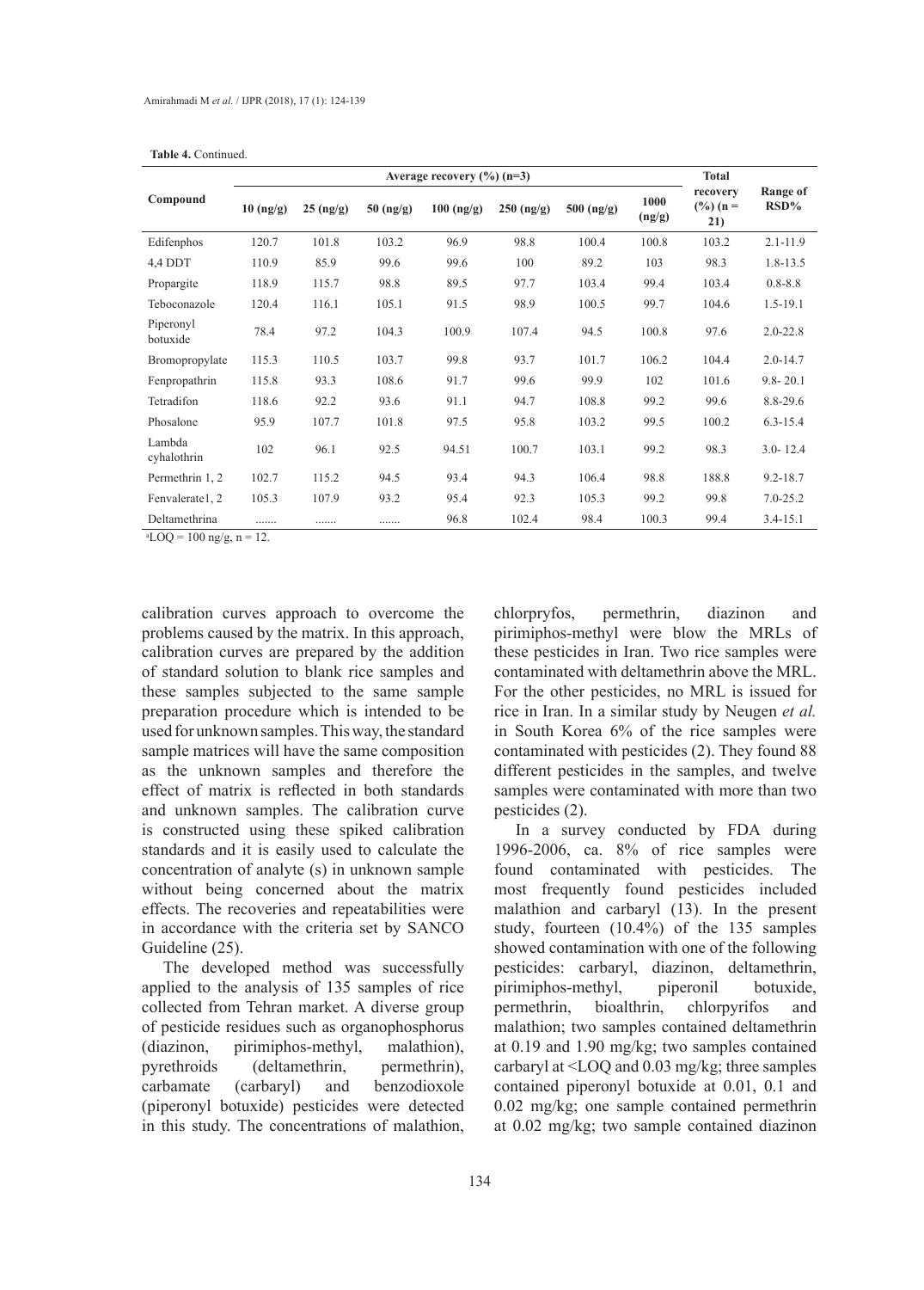| No.            | Compound                | Average matrix effect (%) | STDEV <sup>a</sup> (%) |
|----------------|-------------------------|---------------------------|------------------------|
| $\mathbf{1}$   | Propoxure 1             | 77.76                     | 9.8                    |
| $\overline{c}$ | Dichlorvous             | 86.34                     | 2.6                    |
| 3              | Captan                  | 82.29                     | 0.2                    |
| 4              | Carbaryl                | 97.66                     | 9.9                    |
| 5              | Propoxure 2             | 80.05                     | 7.1                    |
| 6              | Diphenyl amine          | 83.81                     | 7.3                    |
| $\tau$         | Alpha HCH               | 71.67                     | 0.6                    |
| 8              | Dimethoate              | 94.42                     | 4.2                    |
| 9              | Gamma HCH               | 63.34                     | 0.3                    |
| 10             | Beta HCH                | 63.2                      | 1.3                    |
| 11             | Diazinon                | 50.65                     | 1.7                    |
| 12             | Etrimfos                | 68.05                     | 2.3                    |
| 13             | Chlortalonil            | 76.21                     | 5.1                    |
| 14             | Pirimicarb              | 79.64                     | 5.4                    |
| 15             | Chlorpyrifos methyl     | 75.05                     | 6.7                    |
| 16             | Metalaxyl               | 77.52                     | 14.6                   |
| 17             | Heptachlor              | 106.03                    | 1.4                    |
| 18             | Alderin                 | 78.09                     | 1.7                    |
| 19             | Fentirothion            | 80.58                     | 2.1                    |
| 20             | Pirimiphos methyl       | 74.88                     | 2.8                    |
| 21             | Malathion               | 93.05                     | 1.7                    |
| 22             | Fenthion                | 87.62                     | 1.8                    |
| 23             | Chlorpyrifos            | 83.69                     | 13.9                   |
| 24             | Bioalthrin              | 87.65                     | 10.7                   |
| 25             | Fipronil                | 84.47                     | 11.6                   |
| 26             | Heptachlor-exo-epoxide  | 75.19                     | 12                     |
| 27             | Tridimenol 1            | 76.64                     | 12.9                   |
| 28             | Heptachlor-endo-epoxide | 74.17                     | 13.3                   |
| 29             | Tridimenol 2            | 82.26                     | 10.6                   |
| 30             | Fenamiphos              | 136.18                    | 1.5                    |
| 31             | Alpha-Endosulfan        | 92.51                     | 4.7                    |
| 32             | Oxadiazon               | 83.31                     | 0.4                    |
| 33             | 4,4 DDE                 | 65.85                     | 6.6                    |
| 34             | Dieldrin                | 80.87                     | 1.1                    |
| 35             | Iprodione               | 141.57                    | 0.4                    |
| 36             | Beta-Endosulfan         | 92.12                     | 1.6                    |
| 37             | Ethion                  | 85.62                     | 5.8                    |
| 38             | 2,4 DDT                 | 80.68                     | 4.7                    |
| 39             | Propiconazole 1         | 100.08                    | $0.7\,$                |
| 40             | Edifenphos              | 95.98                     | 9.1                    |
| 41             | Propiconazole 2         | 102.56                    | 5.3                    |
| 42             | 4,4 DDT                 | 96.64                     | 5                      |
| 43             | Propargite              | 96.05                     | 1.2                    |
| 44             | Teboconazole            | 95.01                     | $8.8\,$                |
| 45             | Piperonyl botuxide      | 104.17                    | $0.7\,$                |
| 46             | Bromopropylate          | 105.85                    | 10.4                   |

**Table 5.** The average and standard deviation of matrix effect on analysis of 56 pesticides in rice.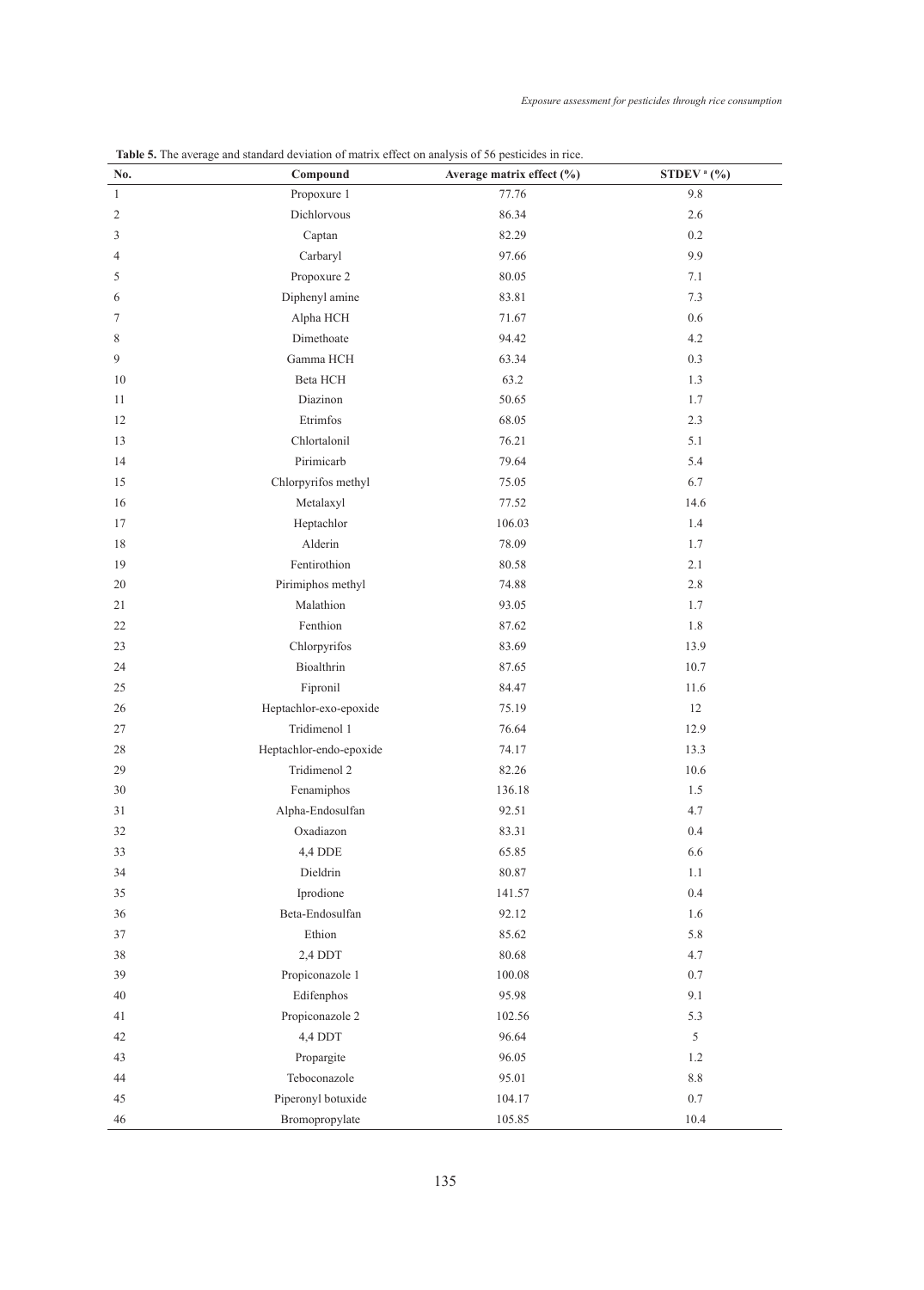| No. | Compound           | Average matrix effect $(\% )$ | STDEV <sup>a</sup> $(\% )$ |
|-----|--------------------|-------------------------------|----------------------------|
| 47  | Fenpropathrin      | 112.9                         | 2.3                        |
| 48  | Tetradifon         | 100.91                        | 5                          |
| 49  | Phosalone          | 107.8                         | 2.6                        |
| 50  | Lambda cyhalothrin | 109.93                        | 9.3                        |
| 51  | Permethrin 1       | 103.07                        | 3.1                        |
| 52  | Permethrin 2       | 98.84                         | 0.7                        |
| 53  | Fenvalerate 1      | 99.34                         | 0.6                        |
| 54  | Fenvalerate 2      | 136.89                        | 3.3                        |
| 55  | Deltamethrin       | 79.19                         | 0.5                        |
| 56  | Hexaconazole       | 108.18                        | 9                          |

| Table 5. Continued. |  |
|---------------------|--|
|---------------------|--|

a STDEV: Standard deviation.

at 0.06 and 0.01 mg/kg, one sample contained bioalthrin at 0.02 mg/kg, two samples contained chlorpyrifos at 0.11 and 0.02 mg/kg and one sample contained pirimiphos-methyl at 0.03 mg/ kg. Estimated Daily Intake (EDI) of a chemical can be calculated by adding up all the exposures from various pathways. For one contaminant the EDI can be calculated according to the following Equation:

 $EDI = EDa + EDw + EDs + EDf + EDws +$ EDss

The amount of the contaminant as each ED (Estimated Dose) is taken in through a different combination of exposure pathway and the exposure route. In this Equation EDa, EDw, EDs, EDf, EDws, and EDss are the amount inhaled through the air, taken by drinking water, by eating soil, with food, absorbed through skin contact with water and absorbed through skin contact with the soil, respectively (24). In the current study we just calculated the estimated dose of interested pesticides through eating rice

**Table 6.** Pesticide residues and their concentrations in domestic and imported rice samples in Tehran, Iran.

| <b>Sample</b>  | <b>Source</b> | Pesticide          | Concentration $(\mu g/g)$ | MRL $(\mu g/g)$ |
|----------------|---------------|--------------------|---------------------------|-----------------|
| 1              | Domestic      | Deltamethrin       | $1.9 \pm 0.19$            | 0.05            |
| $\overline{2}$ | Domestic      | Deltamethrin       | $0.19 \pm 0.05$           | 0.05            |
| 3              | Domestic      | Piperonyl botuxide | $0.1 \pm 0.04$            |                 |
|                |               | Permethrin         | $0.02 \pm 0.006$          | $\overline{2}$  |
| $\overline{4}$ | Imported      | Carbaryl           | $0.03 \pm 0.006$          |                 |
| 5              |               | Diazinon           | $0.06 \pm 0.01$           | 0.1             |
|                | Imported      | Pirimiphos-methyl  | $0.03 \pm 0.006$          |                 |
| 6              | Imported      | Malathion          | $0.02 \pm 0.008$          | 8               |
| $\overline{7}$ | Imported      | Carbaryl           | $<$ LOO <sup>a</sup>      |                 |
| 8              | Imported      | Piperonyl botuxide | $0.01 \pm 0.004$          | 0.05            |
| 9              |               | Gamma HCH          | $0.01 \pm 0.002$          | 0.05            |
|                | Imported      | Alpha HCH          | $0.02 \pm 0.003$          | 0.05            |
| 10             | Domestic      | Chlorpryfos        | $0.02 \pm 0.003$          | 0.1             |
| 11             | Imported      | Chlorpryfos        | $0.11 \pm 0.02$           | 0.1             |
| 12             | Domestic      | Diazinon           | $0.01 \pm 0.003$          | 0.1             |
| 13             | Domestic      | Piperonyl botuxide | $0.02 \pm 0.005$          |                 |
| 14             | Domestic      | Bioalthrin         | $0.02 \pm 0.004$          | ----            |

 $\mathrm{^{a}LOQ}$  = 10 ng/g.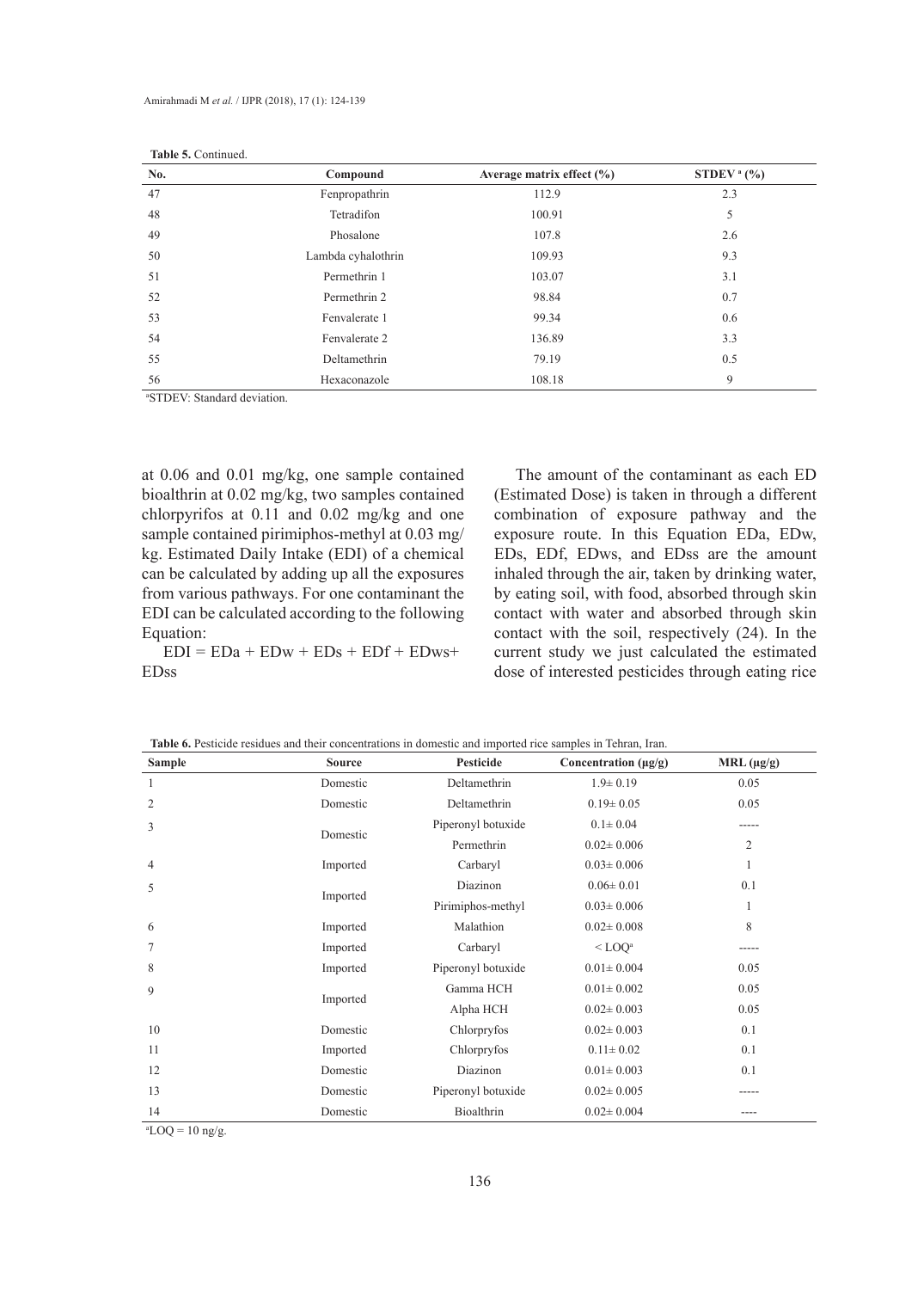| Pesticide           | <b>ADI</b> | $ED$ <sup>a, b, c, d</sup> | ADI $(\%^{\circ})$ |
|---------------------|------------|----------------------------|--------------------|
| Carbaryl            | 8          | 0.0095                     | 0.095              |
| Diazinon            | 5          | 0.0099                     | 0.199              |
| Pirimiphos-methyl   | 30         | 0.0077                     | 0.026              |
| Deltamethrin        |            | 0.0109                     | 1.09               |
| Permethrin          | 10         | 0.0093                     | 0.093              |
| Malathion           | 300        | 0.011                      | 0.004              |
| Gamma and Alpha HCH |            | 0.009                      | 0.9                |
| Chlorpryfos         | 10         | 0.011                      | 0.11               |
| Bioallethrin        |            | 0.0093                     | -----              |
| Piperonyl botuxide  | 200        | 0.0062                     | 0.003              |

**Table 7.** ADI (μg/kg bw/day) and Estimated Dose (ED) (μg/kg bw/day) for pesticides found in domestic and imported rice samples marketed in Tehran.

a: EDs based on mean contamination levels.

b: Using the mean residues. Level < LOQ were considered to be at ½ LOQ.

c: Body weight for adults is assumed 60 kg.

d: Calculated from the mean intake of rice in the Iranian dietetic investigation (110 g) in year 2002-2004.

e: based on mean contamination levels.

and the results demonstrate this pathway has a small portion of ADI.

## **Conclusion**

A simple and rapid method was developed to determine 56 pesticide residues in rice; a main food in Iranian food basket. The method which consists of a QuEChERS simple sample preparation and GC-SQ-MS-SIM analysis showed a high sensitivity and confirmatory power necessary for the determination of pesticide residues at the levels of maximum residue limits (MRLs) issued in Iran for rice. The excellent method validation data and proficiency test results (Z-score: −0.1 and zero) of the official Food Analysis Performance Assessment Scheme (FAPAS) suggested that the present quantitative method could be applied for rapid determination of pesticides in rice. The developed method has



**Figure 2.** (a) An overlaid GC-MS-SIM chromatogram of a rice sample spiked at 100 ng/g of piperonyl butoxide and (b) a contaminated rice sample with piperonyl butoxide in SIM mode.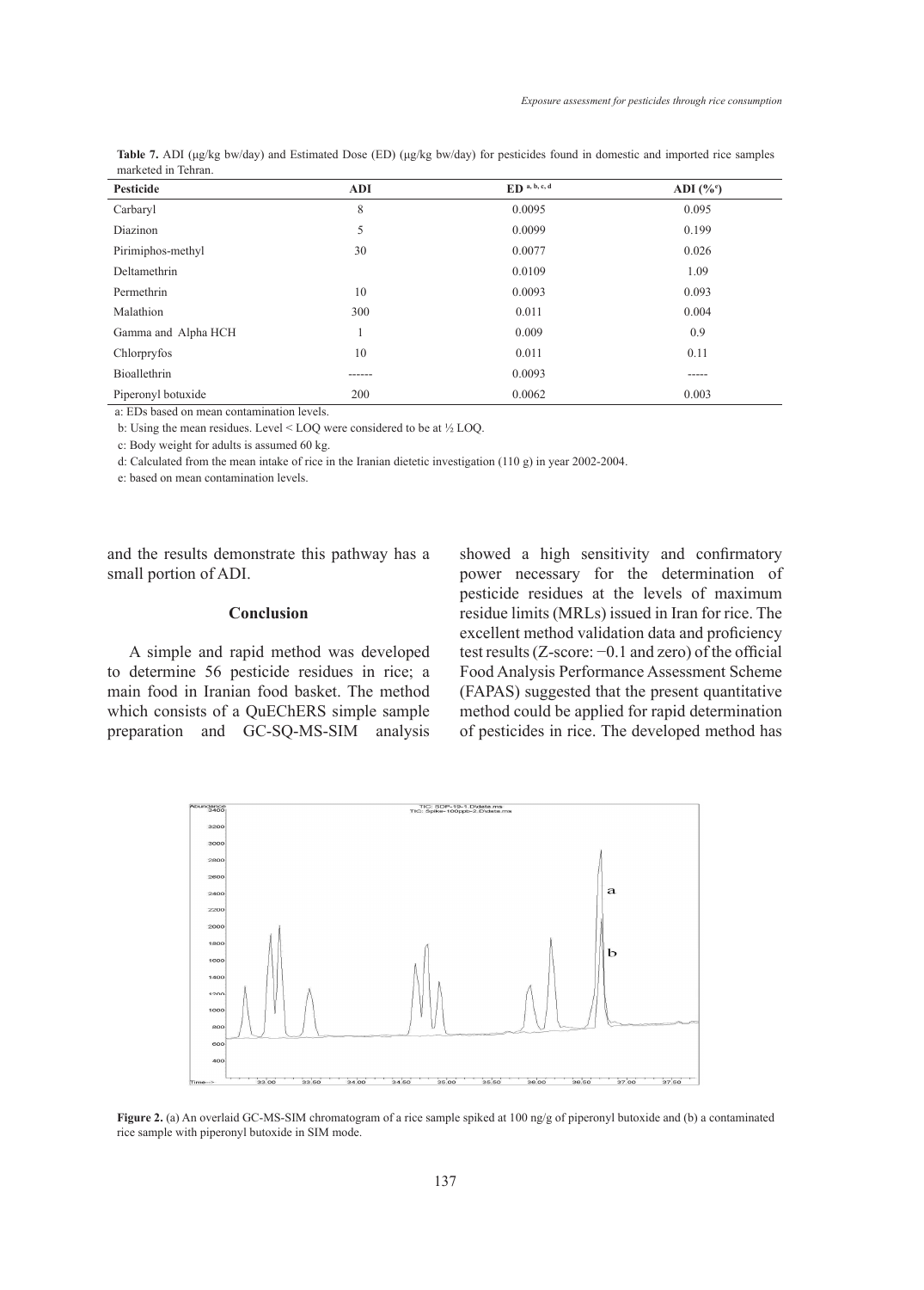the advantage of using spiked calibration curves that minimizes the matrix interferences leading to higher accuracy for pesticides analyses. Contamination of 5.2% of the analyzed rice samples with unregulated pesticides, (according to Iran's pesticides regulations) calls for the routine monitoring programs for analysis of pesticide residues in rice. The results show the intakes of eleven detected pesticides found in this study are much lower than the ADIs for them.

#### **Acknowledgment**

The authors are very grateful to the Food and Drug Control Labs, Food and Drug Administration, Iranian Ministry of Health and Medical Education for their financial supports.

#### **References**

- Harlan JR. *The Living Fields: Our agricultural*  (1) *heritage.* Cambridge University Press, New York (1995) 30.
- (2) Nguyen TD, Han EM, Seo MS, Kim SR, Yun MY, Lee DM and Lee GH. A multi-residue method for the determination of 203 pesticides in rice paddies using gas chromatography/mass spectrometry. *Anal. Chim. Acta.* (2008) 619: 67-74.
- (3) National nutritional science and food Technology Research Institute, National report of comprehensive study food consumption pattern and nutrition status in Iran during 2000-2002. (2004) 24.
- (4) Orlando JL and Kuivila KM. US geological survey scientific investigations report. (2004) 5097, 28-34.
- Global Environment Monitoring System –Food (5) Contamination Monitoring and Assessment Programme (GEMS/Food) in collaboration with the Codex Committee on Pesticide Residues. (1997) 3.
- (6) Mileson BE, Chambers JE, Chen WL, Dettban W, Enrich M, Elderfrawi AT, Gaylor DW, Hamernik K, Hodgson E and Karczmar AG. Common mechanism of toxicity: A case study of organophosphorus pesticides. *Toxicol. Sci.* (1998) 41: 8-20.
- (7) Cho SK, Abd El-Aty AM, Park YS, Choi JH, Khay S, Kang CA, Park BJ, Kim SJ and Shim JH. A multiresidue method for the analysis of pesticide residues in polished rice (*Oryza sativa* L.) using accelerated solvent extraction and gas chromatography and confirmation by mass. *Biomed. Chromatogr.* (2007) 21: 602–9.
- Liu P, Liu Q, Ma Y, Liu J and Jia X. Analysis of (8) pesticide multiresidues in rice by gas chromatographymass spectrometry coupled with solid phase extraction. *Chin. J. Chromatogr.* (2006) 24: 228-34.
- Libin L, Hashi Y, Yaping Q, Haixia Z and Jinming (9) L. Rapid analysis of multiresidual pesticides in agricultural products by gas chromatography-mass spectrometry. *J. Anal. Chem.* (2006) 34: 783-6.
- $(10)$  Nguyen TD, Lee BS, Lee BR, Lee DM and Lee GH. Multiresidue method for the determination of 109 pesticides in rice using the quick easy cheap effective rugged and safe (QuEChERS) sample preparation method and gas chromatography/mass spectrometry with temperature control and vacuum concentration. *Rapid Commun. Mass Spectrom.* (2007) 21: 3115-22.
- $(11)$  Liu LB, Hashi Y and Qin YP. Mass spectrometry for measuring multiresidual pesticides in agricultural products. *J. Chromatogr. B* (2007) 845: 61-8.
- (12) Toteja GS, Mukherjee A, Diwakar S, Singh P and Saxena BN. Residues of DDT and HCH pesticides in rice samples from different geographical regions of India: A multicenter study. *Food Addit. Contam.*  (2010) 20: 933-9.
- (13) Iranian National Standards Organization. Maximum pesticide residue limit in cereals. National standard (2016) No. 13120, 1394.
- http://www.fda.gov. Access date: 11 August 2011. (14)
- (15) Doong RA, Lee CY and Sun YC. Dietary intake and residues of organochlorine pesticides in foods from Hsinchu, Taiwan. *J. AOAC Int.* (1999) 82: 677-82.
- $(16)$  Jensen AF, Petersen A and Granby K. Cumulative risk assessment of the intake of organophosphorus and carbamate pesticides in the Danish diet. *Food Addit. Contam.* (1999) 20:776-8.
- $(17)$  Chun OK and Kang HG. Estimation of risks of pesticide exposure, by food intake, to Koreans. *Food Chem. Toxicol.* (2003) 41: 1063-76.
- (18) Kawahara J, Yoshinaga J and Yanagisawa Y. Dietary exposure to organophosphorus pesticides for young children in Tokyo and neighboring area. *Sci. Total Environ.* (2007) 378: 263-8.
- $(19)$  Chen C, Li Y, Chen M, Chen Z and Qian Y. Organophosphorus pesticide residues in milled rice (*Oryza sativa*) on the Chinese market and dietary risk assessment. *Food Addit. Contam. Part A.* (2009) 26: 340-7.
- $(20)$  Mawussi G, Sanda K, Merlina G and Pinelli E. Assessment of average exposure to organochlorine pesticides in southern Togo from water, maize (Zea mays) and cowpea (*Vigna unguiculata*). *Food Addit. Contam. Part A* (2009) 26: 348-54.
- Yazdanpanah H, Shafaati A and Foroutan SM. (21) Occurrence of deoxynivalenol in foods for human consumption from Tehran, Iran. *Iran. J. Pharm. Res.* (2014) 13: 87-92
- (22) JMPR. Pesticides residues in Food: Report of the Joint FAO/WHO Meeting of Experts. Geneva, World Health Organization. (1999).
- FAPAS (Food Analysis Performance Assessment (23) Scheme). FAPAS® Proficiency Test 0969. http:// Fapas.com. (2011).
- $(24)$  Authority of the Minister of National Health and Welfare, Minister of Supply and Services Canada.